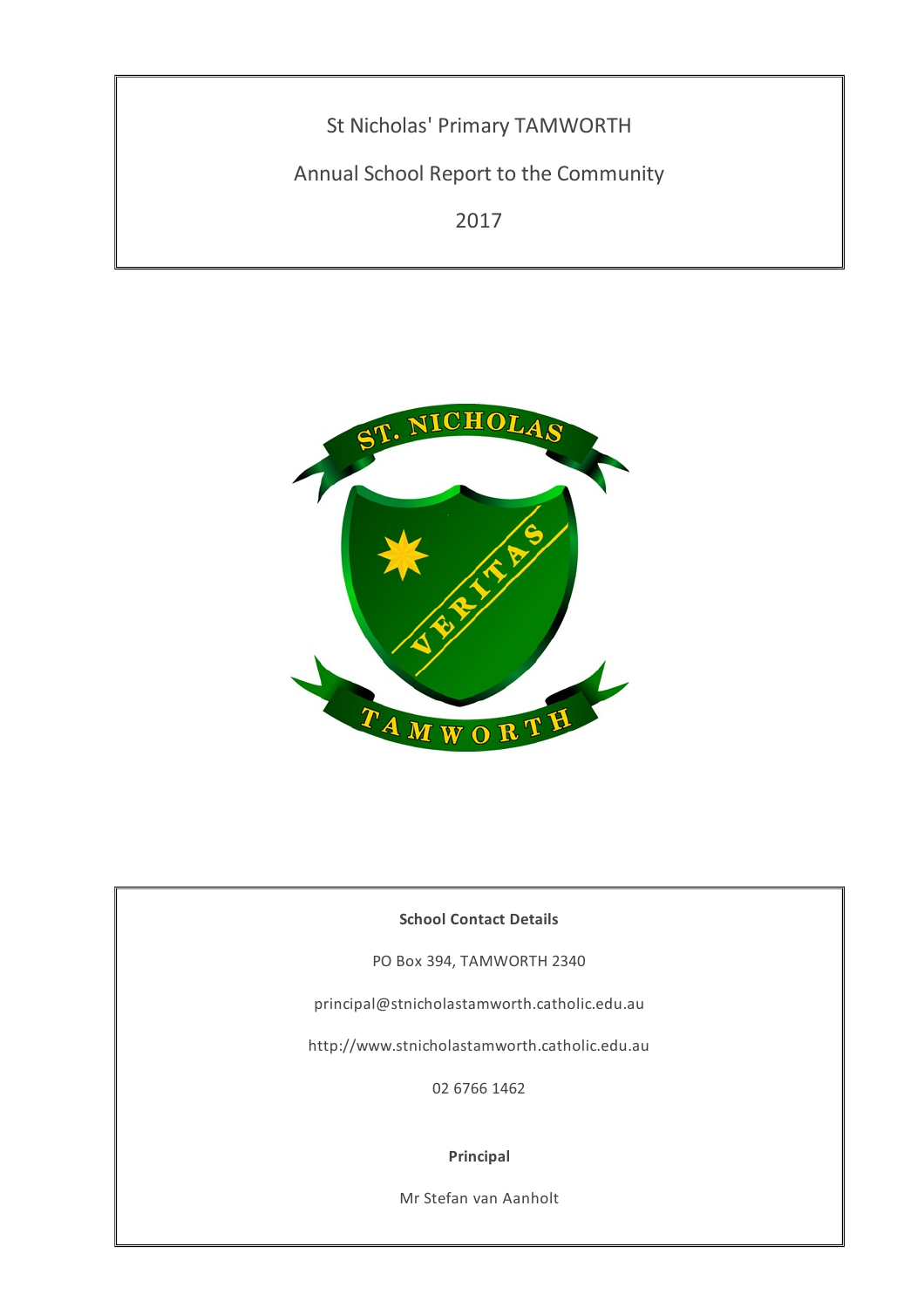# **ABOUT THIS REPORT**

St Nicholas' Primary is registered by the New South Wales Education Standards Authority (NESA). The Catholic Schools Office, Armidale is the 'approved authority' for the Registration System formed under Section 39 of the Education Act 1990 (NSW).

The *Annual School Report to the Community* provides parents and the wider School community with fair, reliable and objective information about School performance measures and policies, as determined by the Minister for Education. The *Report* also outlines information about initiatives and developments of major interest and importance during the year and the achievements arising from the implementation of the School's Annual Improvement Plan.

The *Report* demonstrates accountability to regulatory bodies, the School community and the Catholic Schools Office, Armidale. This *Report* has been approved by the Catholic Schools Office, Armidale in consultation with the School Consultant who monitors that the School has appropriate processes in place to ensure compliance with all NESA requirements for Registration and Accreditation.

This *Report* complements and is supplementary to School newsletters and other regular communications. Further information about the School may be obtained by contacting the School or by visiting the School's website.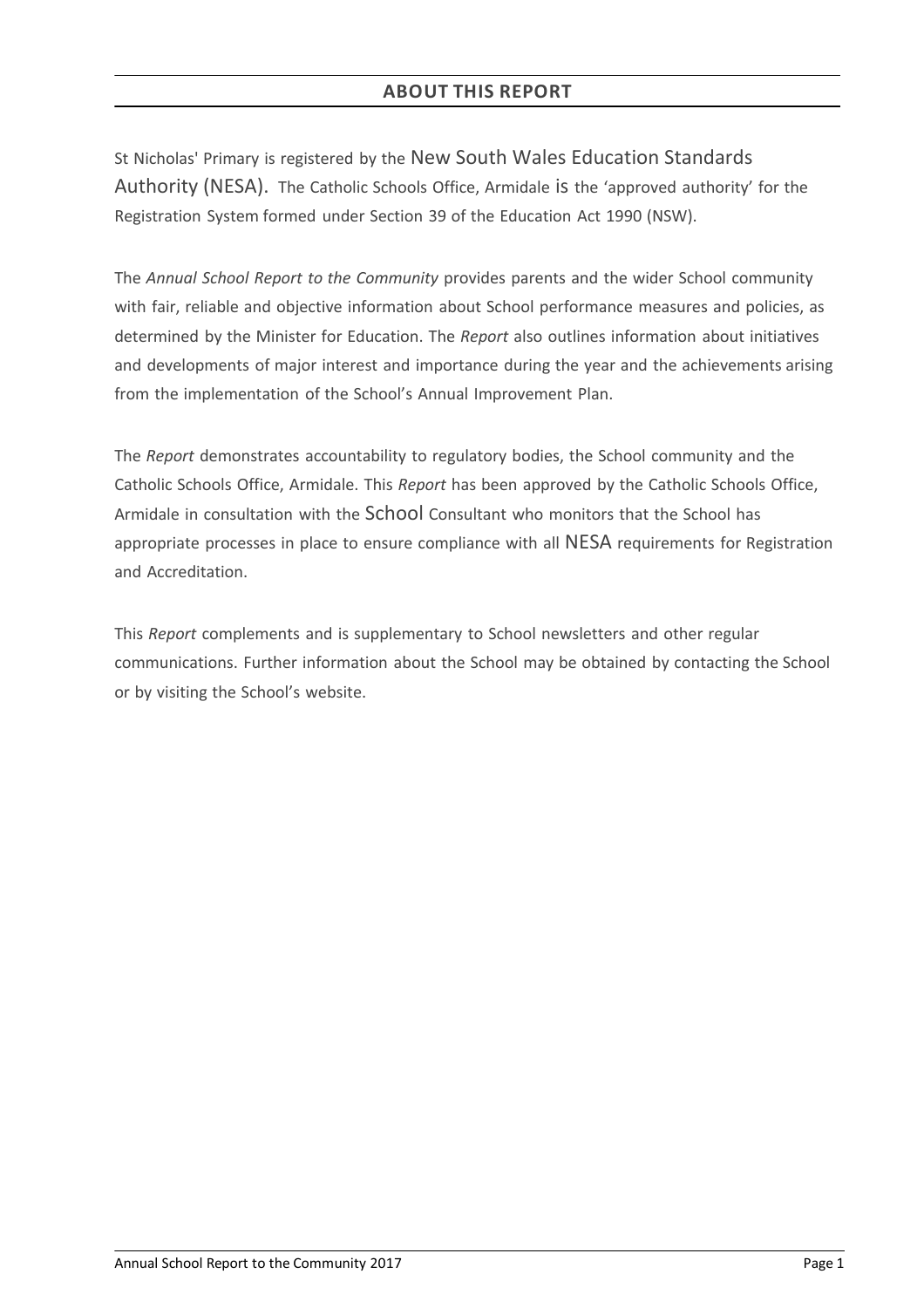## **Principal's Message**

American Robert Frost's reflective poem 'The Road Not Taken', tells of a traveller coming to a point in the road where it divides into two and he is forced to make a decision as to which road to take. The decision will determine future choices that will profoundly impact on his life. He is understandably daunted, pensive and scared.

Much like Frost's traveller St Nicholas' journey has required us to make decisions and we too have felt trepidation and anxiety. Do we choose the road that education has for so long traversed? Where schools were designed to produce the workforce required by 19th century factories. Where the desired product was workers who would sit still and silently at their desk all day, behave identically and produce identical products. Critical thinking, creativity and collaboration were what the factory owners dreaded most.

Or do we choose a different road? A path where critical thinking, collaboration, empathy, enterprise and teamwork are valued. Where children's natural exuberance, energy, movement, playfulness, vitality and curiosity are nurtured. A road that prepares our students for their future not our past and where Jesus Christ is at the heart of all we do.

## **Parent Body Message**

On behalf of the School Advisory Council, I would like to thank the staff at St Nicholas for your exemplary work throughout 2017. It was with great interest that we received the results of the PAT testing presented by Assistant Principal John Clery at our November meeting. This was a wonderful result for all years compared to the state average. After a year of so much change, with building works etc, the learning results of the students are very impressive.

We are immensely proud of the staff at St Nics and the work you do. Whilst academic results are important, we realise that this is only a part of what a good educational outcome should be. Judging by the happiness, respectfulness and enthusiasm of the students, it is clear that they are well rounded members of our community.

Thank you for your hard work and care. Our school, children and community are better for your efforts.

Chairperson School Advisory Council.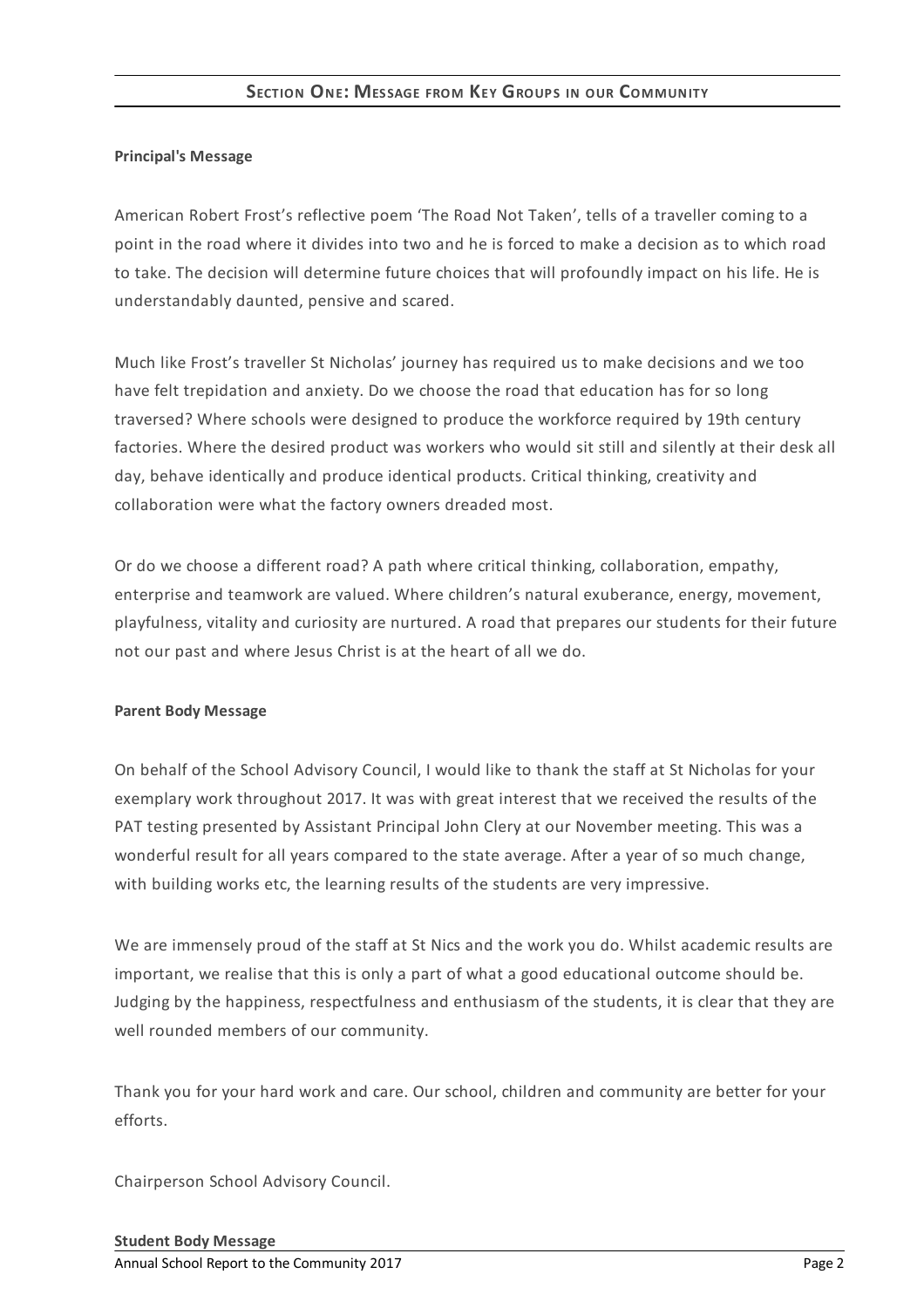The 2017 school year was exciting and proud time for us as captains of the school. We had the privilege to lead St Nicholas on ANZAC Day, School Assemblies, Memorial Services and greet guests to the school. We and the other leaders attended the Halogen Foundation Leadership Day in Sydney. At this day we had the opportunity to meet people who inspire us and act as role models for leaders.

As captains we learned how to speak well in public, engage in conversation with others, that leadership is in everyone and that it is important to show younger students how to behave and act.

We would like to thank the teachers for all their support and motivation. This year we were part of an amazing Year 6 group and our final message is to follow the 6 Ups. Show Up, Speak Up, Look Up, Lift others Up, Team Up and Never Give Up.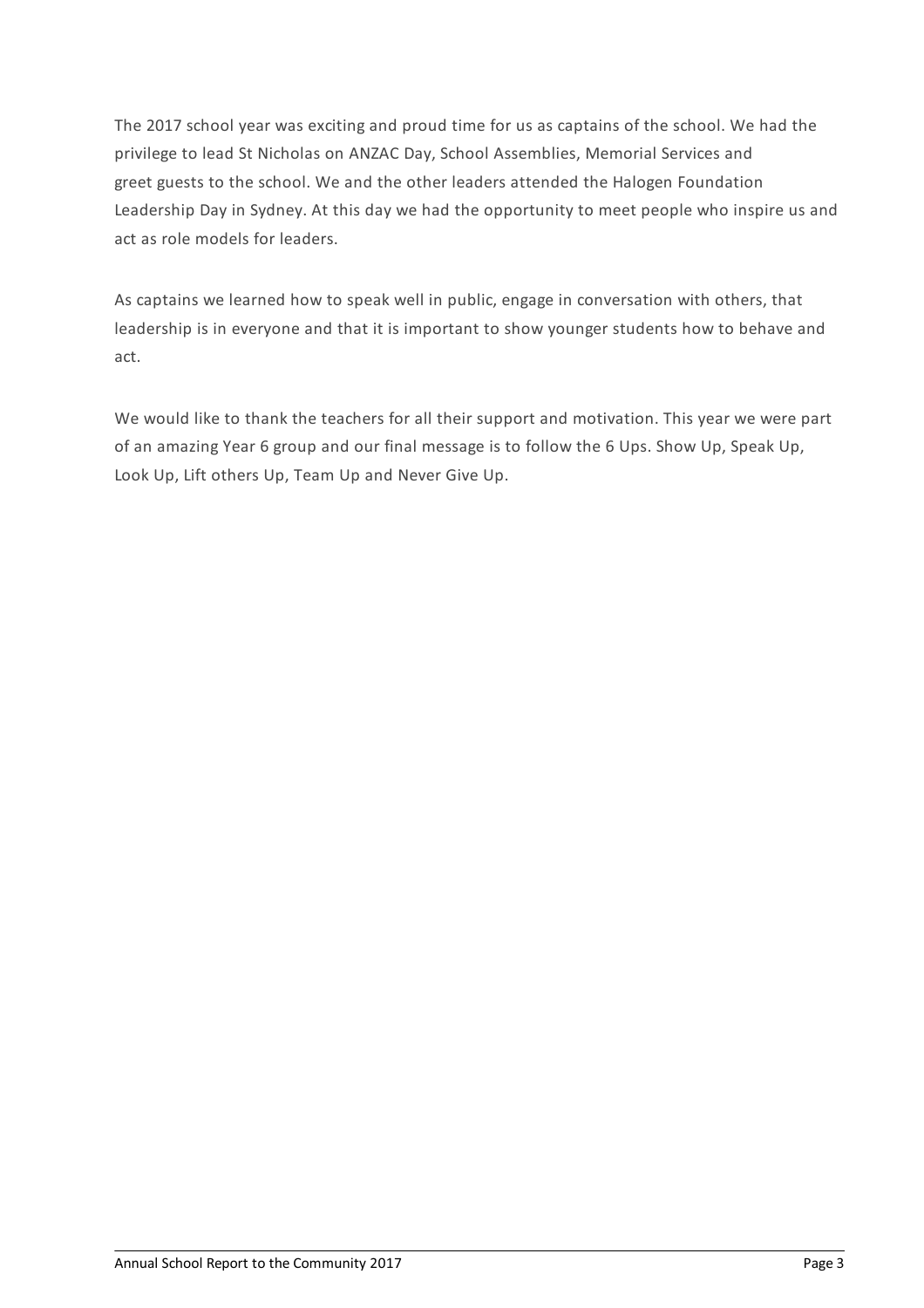St Nicholas' Primary is a Catholic systemic Co-educational School located in TAMWORTH.

In August this year the school completed Stage 2 stage of the building project that has dramatically enhanced the school's infrastructure, aesthetics and pedagogical practice. Over the 2 stages the school has seen the establishment of 15 flexible learning spaces, 4 seminar rooms, a new library, new toilet facilities, upgrades to the school's sporting and play areas as well as the beautification of the school grounds.

This project has seen the school move into a 21st Century educational environment with the latest computer technologies and collaborative teaching practice and pedagogy. We strive to develop a Catholic Professional Learning Community that focuses on learning for all in the school community, collaboration between all stakeholders, a culture of continuous improvement and results orientation within the framework of our Catholic faith. The school invests heavily in the professional development of teachers and staff so as to ensure that we keep abreast of the latest teaching practices and ideas.

To assist with the educational delivery the school has a number of support staff including two Leaders of Pedagogy, Educational Assistants, Itinerant Vision Impaired Teacher, Minilit paraprofessionals, Teacher Librarian, ICT Assistant and Student Support Teacher.

Students in Year 3 through to Year 6 have access to their own chrome book and the younger students have ipads to enhance their use of technology in the learning process. The school also focuses on Science, Technology, Engineering, Arts and Mathematics (STEAM) as the students learn to code and work with robots.

Students have the opportunity to participate in a vast range of extra curricula activities including a number of summer and winter sports, debating, public speaking, choir, guitar, piano, chess, and Tournament of the Minds to mention a few..

The school encourages parental participation in the life of the school and the educational journey of their children. Parents are provided with numerous opportunities to be part of the life of the school including: volunteering in our Friar's Tuckshop, supporting learning in the classroom, guest speakers, fundraising events, assisting with sporting teams, School and Parish Masses, cooking breakfasts and many more.

Effective communication with parents is established through a weekly electronic newsletter, email, an interactive website that includes Pinterest and Youtube, regular parent meetings and Yearly and Half Yearly Reports. In 2018 the school will also communicate with parents through Annual School Report to the Community 2017 **Page 4** Annual School Report to the Community 2017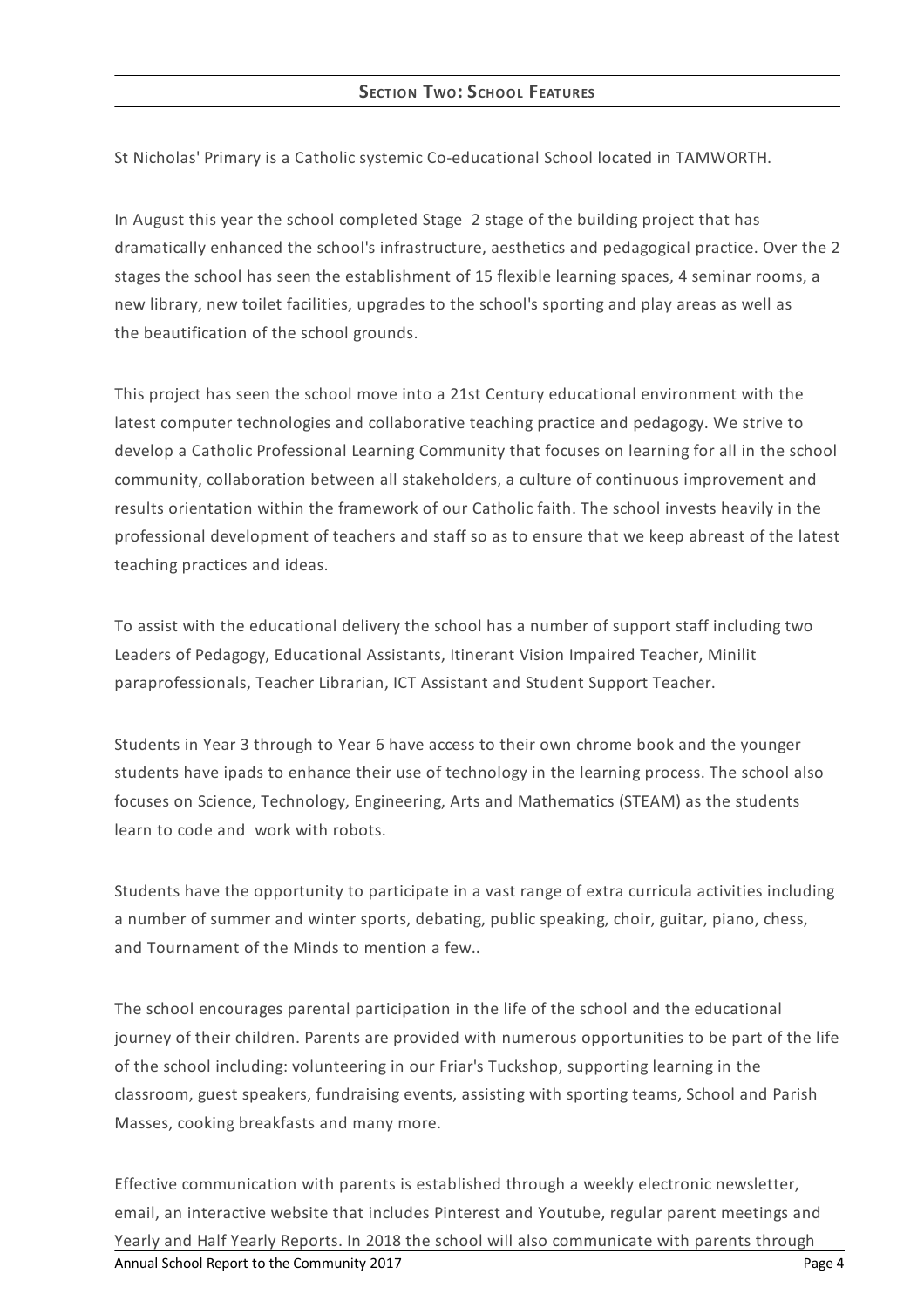Facebook.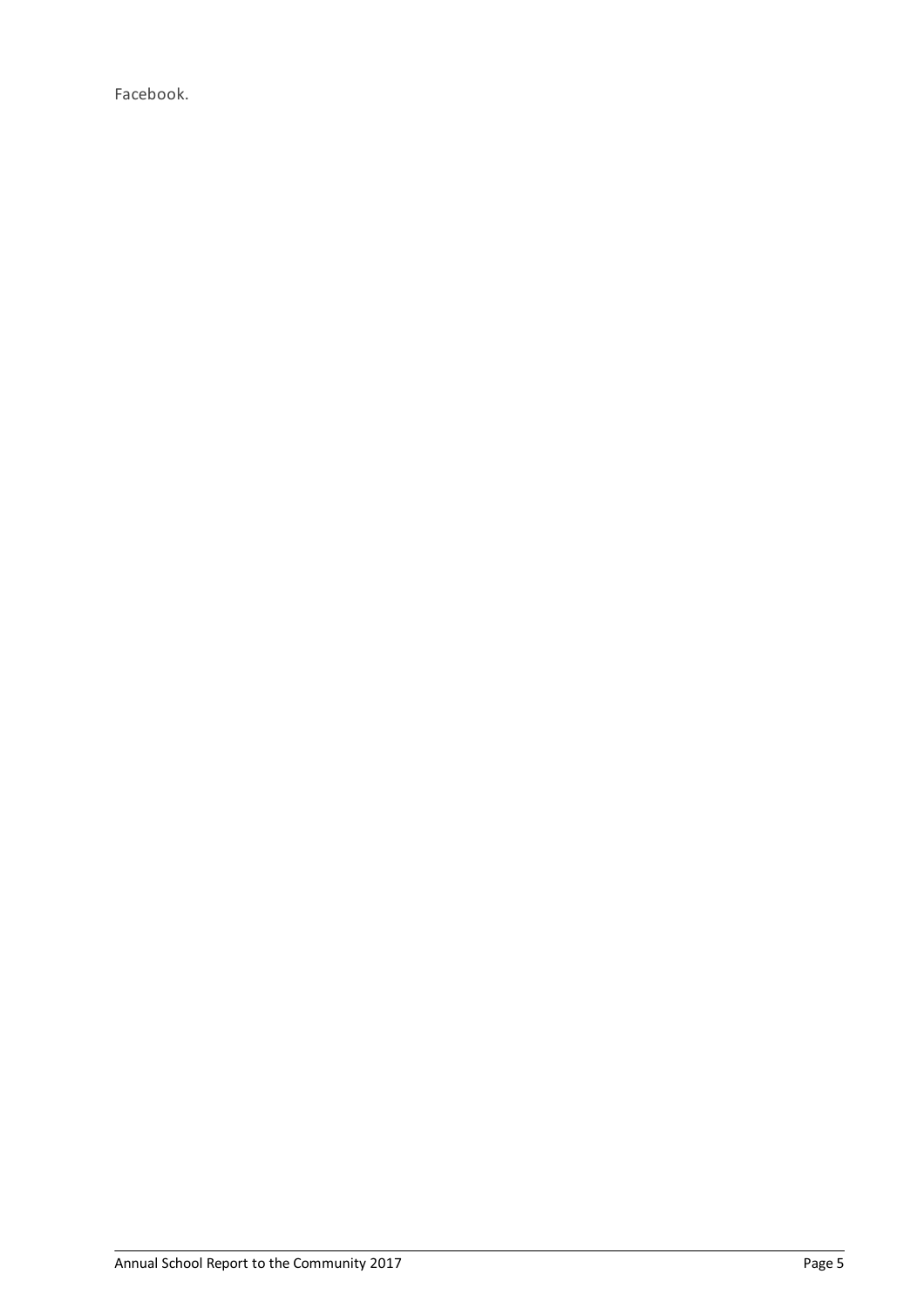# **SECTION THREE: STUDEN T PROFILE**

### **Student Enrolment**

The School caters for students in Kindergarten to Year 6. Students attending this School come from a variety of backgrounds. The following information describes the student profile for 2017:

| <b>Girls</b> | <b>Boys</b> | LBOTE*       | <b>Total Students</b> |
|--------------|-------------|--------------|-----------------------|
| 236          | 265         | $\cap$<br>∠∪ | 501                   |

\* Language Background Other than English

### **Enrolment Policy**

The Diocese of Armidale adheres to the policy as endorsed by the Bishops Commission for Catholic Schools 'Enrolment of Students in the Catholic Systemic Schools of the Diocese of Armidale'*[.](http://www.ceosyd.catholic.edu.au/About/Pages/pol-pos-papers.aspx)* The Catholic Schools Office Armidale monitors the implementation of this policy. The policy has been developed in the context of government and system requirements. Children from families who are prepared to support the ethos and values of the Catholic Church may be considered eligible for enrolment. A pastoral approach is adopted for parents experiencing genuine difficulty with the payment of fees.

This school does not have any enrolment policies or support documents in addition to the Bishop's Commission for Catholic Schools 'Enrolment Policy' for schools in the Diocese of Armidale. This policy is available on the Armidale Catholic Schools Office website at;

http://www.arm.catholic.edu.au

## **Student Attendance Rates**

The average student attendance rate for 2017 was 92.14%. Attendance rates disaggregated by Year group are shown in the following table.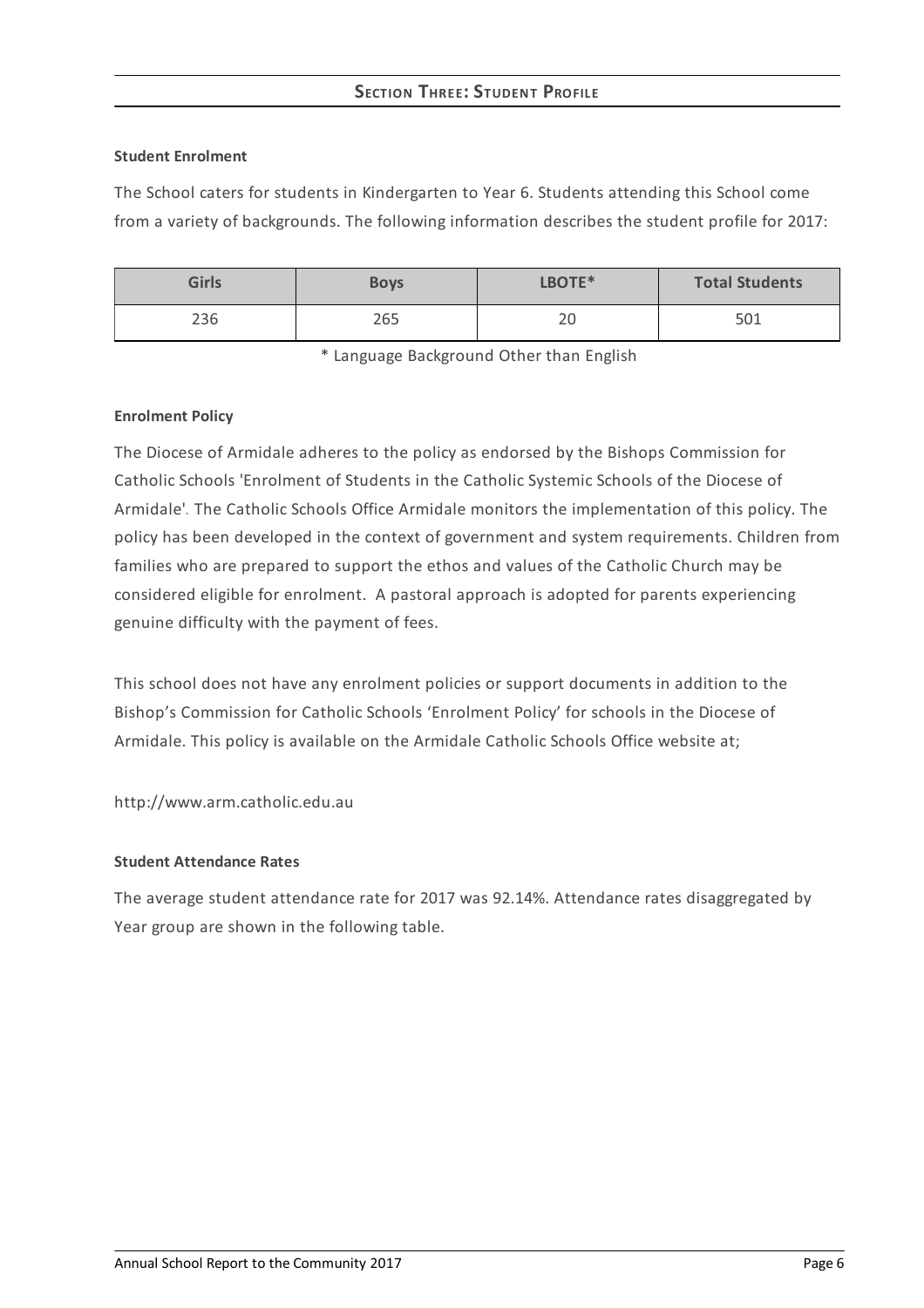| <b>Attendance rates by Year group</b> |        |  |  |
|---------------------------------------|--------|--|--|
| Kindergarten                          | 92.00% |  |  |
| Year 1                                | 92.00% |  |  |
| Year 2                                | 92.00% |  |  |
| Year 3                                | 92.00% |  |  |
| Year 4                                | 92.00% |  |  |
| Year 5                                | 94.00% |  |  |
| Year 6                                | 91.00% |  |  |

## **Managing Student Non-Attendance**

Regular attendance at school is essential if students are to maximise their potential. The School, in partnership with parents, is responsible for promoting the regular attendance of students. While parents are legally responsible for the regular attendance of their children, School staff, as part of their duty of care, monitor part or whole day absences.

School staff, under the Principal's leadership, support the regular attendance of students by:

- providing a caring teaching and learning environment which fosters students' sense of wellbeing and belonging to the school community;
- monitoring engagement of individual students in their learning and identifying strategies to enhance engagement;
- maintaining accurate records of student attendance;
- recognising and rewarding excellent and improved student attendance;
- implementing programs and practices to address attendance issues when they arise.

The Principal is responsible for supporting the regular attendance of students by ensuring that:

- parents and students are regularly informed of attendance requirements and the consequences of unsatisfactory attendance;
- all cases of unsatisfactory attendance and part or full day absences from school are investigated promptly and that appropriate intervention strategies are implemented;
- intervention strategies for students with unsatisfactory attendance may include academic case management, social case management, referral to counselling and parent/carer involvement;
- the Director of Catholic Schools or designated Catholic Schools Office Armidale officer is provided with regular information about students for whom chronic non-attendance is an issue and for whom previous strategies have failed to restore regular attendance.

When the Catholic Schools Office Armidale is notified of a student for whom chronic nonattendance is an issue and previous strategies have failed the Principal and the School Consultant will convene a meeting with the family, the student, and other agencies, if required, to develop a Return to School Plan.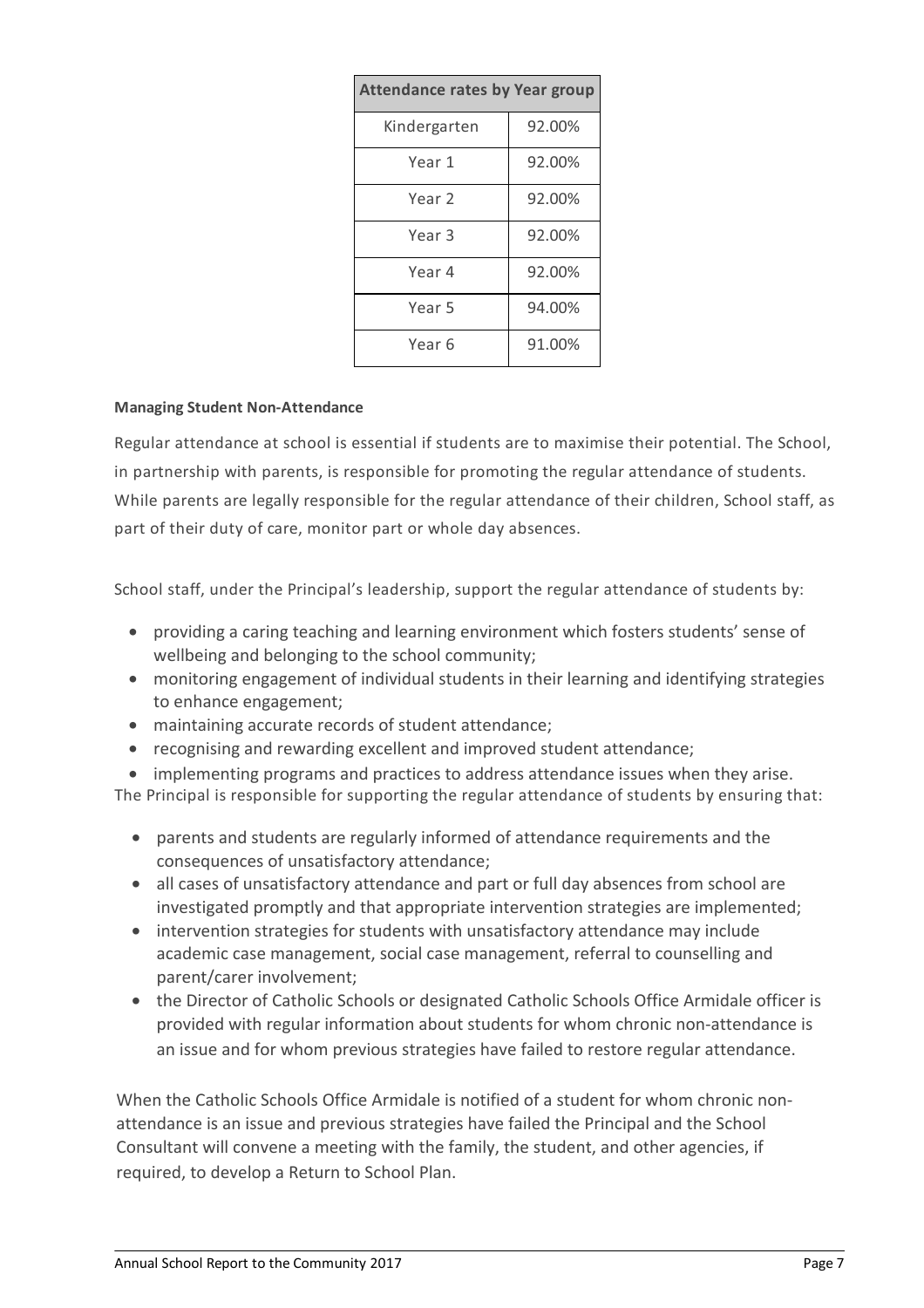| <b>Total Teaching Staff*</b> | <b>Total Non-Teaching Staff</b> | <b>Combined Total</b> |  |
|------------------------------|---------------------------------|-----------------------|--|
| 28                           |                                 | 4 <sub>2</sub>        |  |

The following information describes the staffing profile for 2017:

\* This number includes 24 full-time teachers and 4 part-time teachers.

Percentage of staff who are Indigenous 3%

### **Professional Learning**

The ongoing professional development of each staff member is highly valued. Professional learning can take many forms including whole school staff days, subject specific in services, meetings and conferences and a range of professional learning programs provided by the Catholic Schools Office Armidale. The School takes responsibility for planning, implementing, evaluating and tracking of its staff professional learning and individual staff members take responsibility for their ongoing professional development. All teachers have been involved in professional learning opportunities during the year related to improving student outcomes.

The School held the equivalent of five staff developments days this year with areas of focus as follows:

| Term 1 | <b>Effective Teaching Practices In Flexible Learning Environments.</b> |
|--------|------------------------------------------------------------------------|
|        | <b>Term 2</b> Catholic Core Principles and Values.                     |
| Term 3 | Andrew Fuller Resilience Workshop.                                     |
| Term 4 | Strategic Directions For 2018 School Year.                             |

St Nicholas as a Professional Learning Community values teacher professional development as a priority. Professional learning takes many forms including; staff development meetings, staff development days, visits to others schools and dioceses, conferences, a range of professional learning programmes provided by the Catholic Schools Office and individual programmes based on teachers' Professional Learning Plans.

The flexible learning spaces ensures that each day teachers learn from each other by watching, talking and collaborating in their Professional Learning Teams.

#### **Teacher Standards**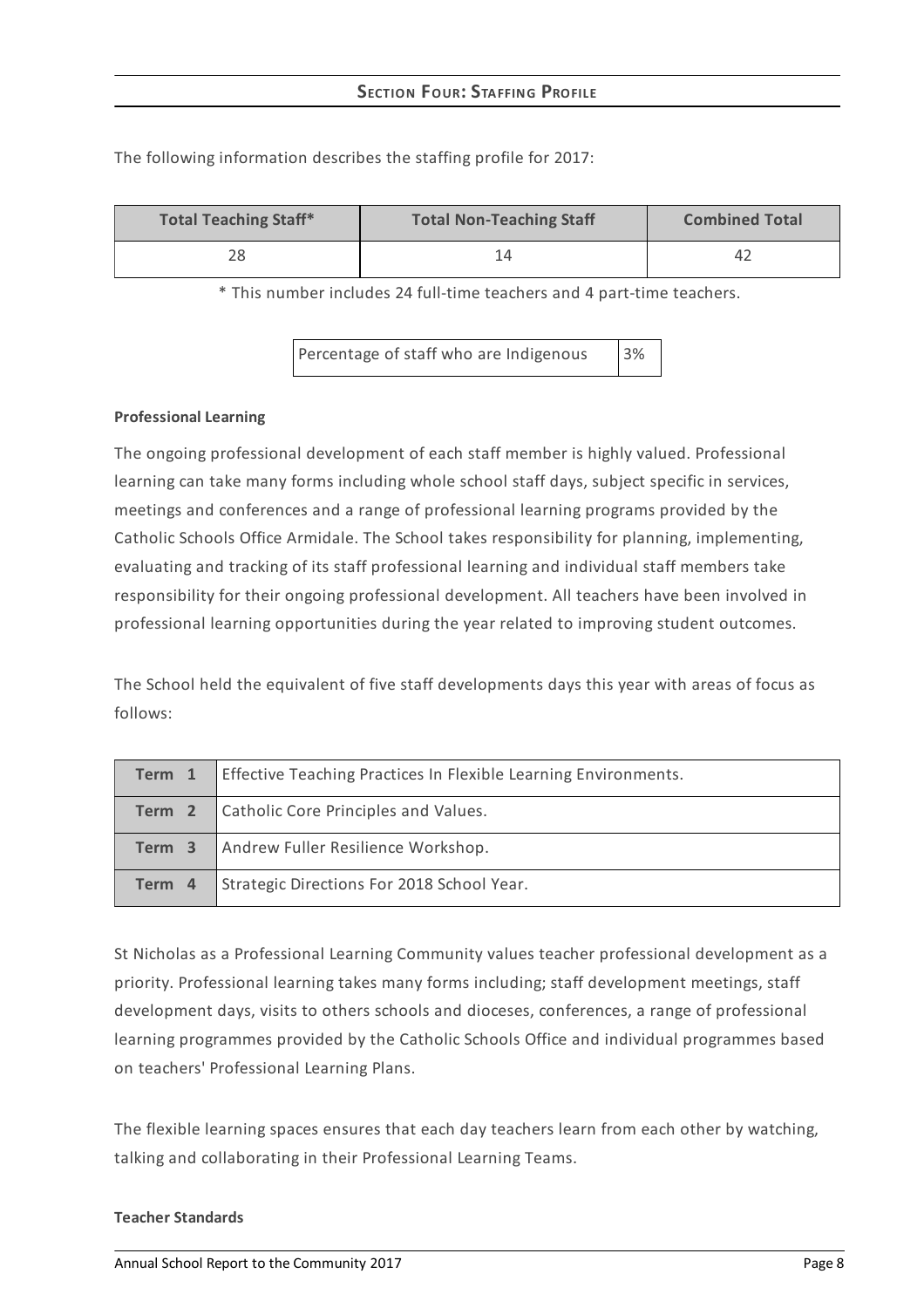The following table sets out the number of teachers who fall into each of the categories determined by NESA:

| <b>Teacher Qualifications</b>                                                                                                                 |  |
|-----------------------------------------------------------------------------------------------------------------------------------------------|--|
| 1 Those having formal qualifications from a recognised higher education<br>institution or equivalent.                                         |  |
| Those having graduate qualifications but not a formal teaching qualification<br>from a recognised higher education institution or equivalent. |  |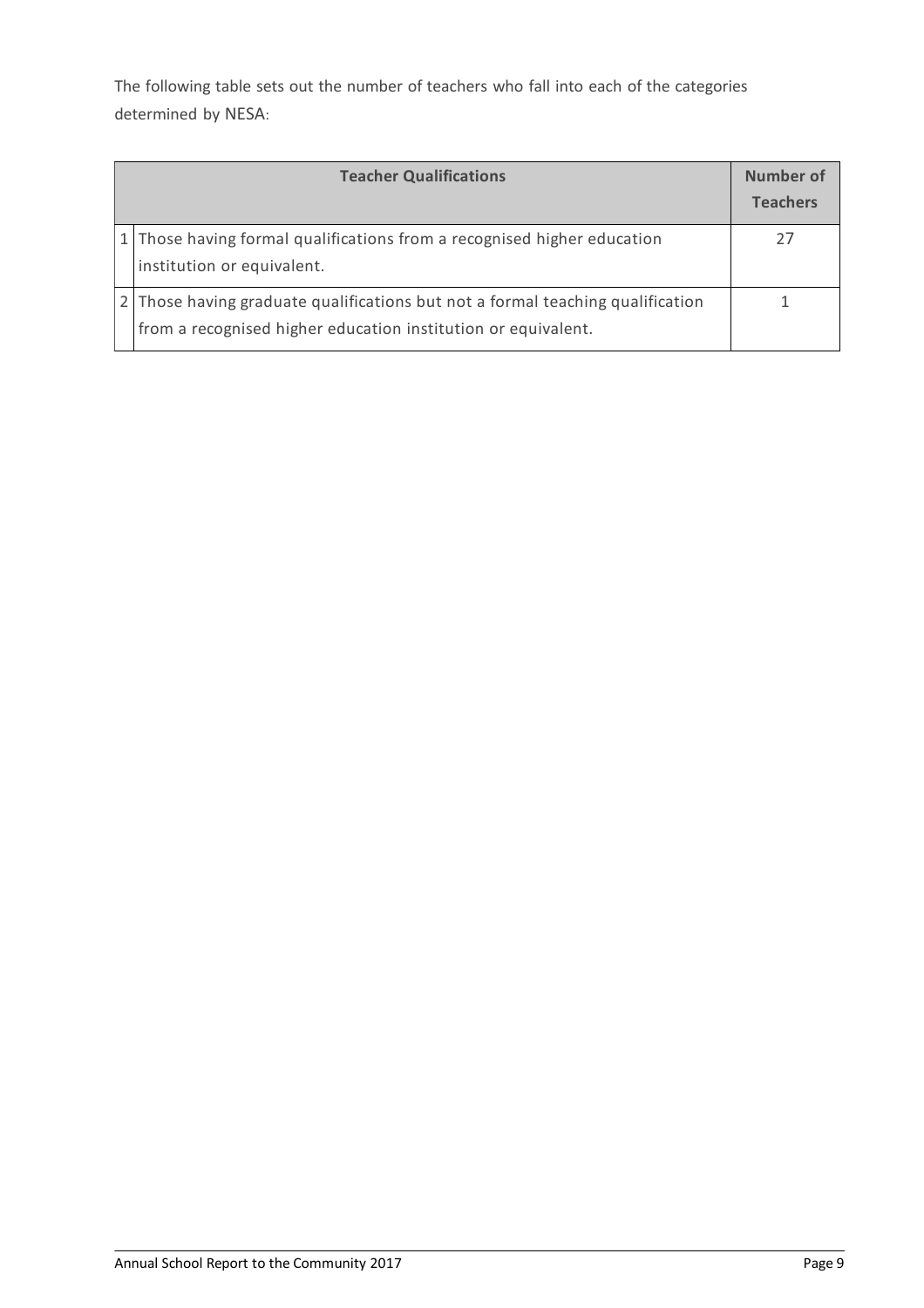St Nicholas' Primary follows the Armidale Diocesan Religious Education Curriculum and uses the student text *To Know, Worship and Love,* as authorised by the Bishop of Armidale, Michael Kennedy.

The school has continued to incorporate the Catholic Principles and Values statements mandated by Bishop Michael Kennedy into the programs for All Key Learning Areas. Staff also attended a professional development day on the principle of Fidelity in Relationships.

Our Parish Priest Father Jose (Joe) Adriano visited the school on a weekly basis. Father Joe administered Reconciliation to Years Three to Six once a term and regularly spent time in all classrooms engaging with the students.

With the support of Father Joe there were two whole school Masses celebrated each term. The school also celebrated four Feast days and special events. These included the Opening School Mass, Ash Wednesday Mass and the Feast of Saint Joachim and Anne for Grandparent's Day. All parents, families and friends were invited to attend these Masses and parents, students and staff participated in a variety of ministry roles including Eucharistic Ministry. Each term there were also opportunities for families to attend Family Mass on the first Sunday of the month at St Nicholas Parish. Staff also attended the First Friday Mass each month at St Nicholas Parish to again foster the importance of praying and gathering as one community. Seven students participated in altar server training and are now regular altar servers at weekend and school masses.

Throughout the year the Sacramental Programs of First Holy Communion and Confirmation were offered and delivered to students in Year Three and Year Six. Parents and other family members participated through meetings and home programs The Sacrament of Confirmation was supported with a retreat that was attended by St Nicholas Parishioners, Bishop Michael Kennedy, teachers and the candidates.

Daily prayer continued for staff, students and parents throughout the year with school leaders leading the school community in prayer at assemblies and special events. Weekly memo meetings, staff meetings, monthly Board meetings, and Parents, Teachers and Friends meetings also began with prayer. Another part of the prayer life of the school was the opportunity offered to pray the Rosary during the month of October. Prayer was also included in each edition of the school's newsletter.

It is with sadness that we say goodbye to Fr Joe this year as he moves to another parish and we look forward to working with Fr Chris next year as we continue to work for God's Kingdom.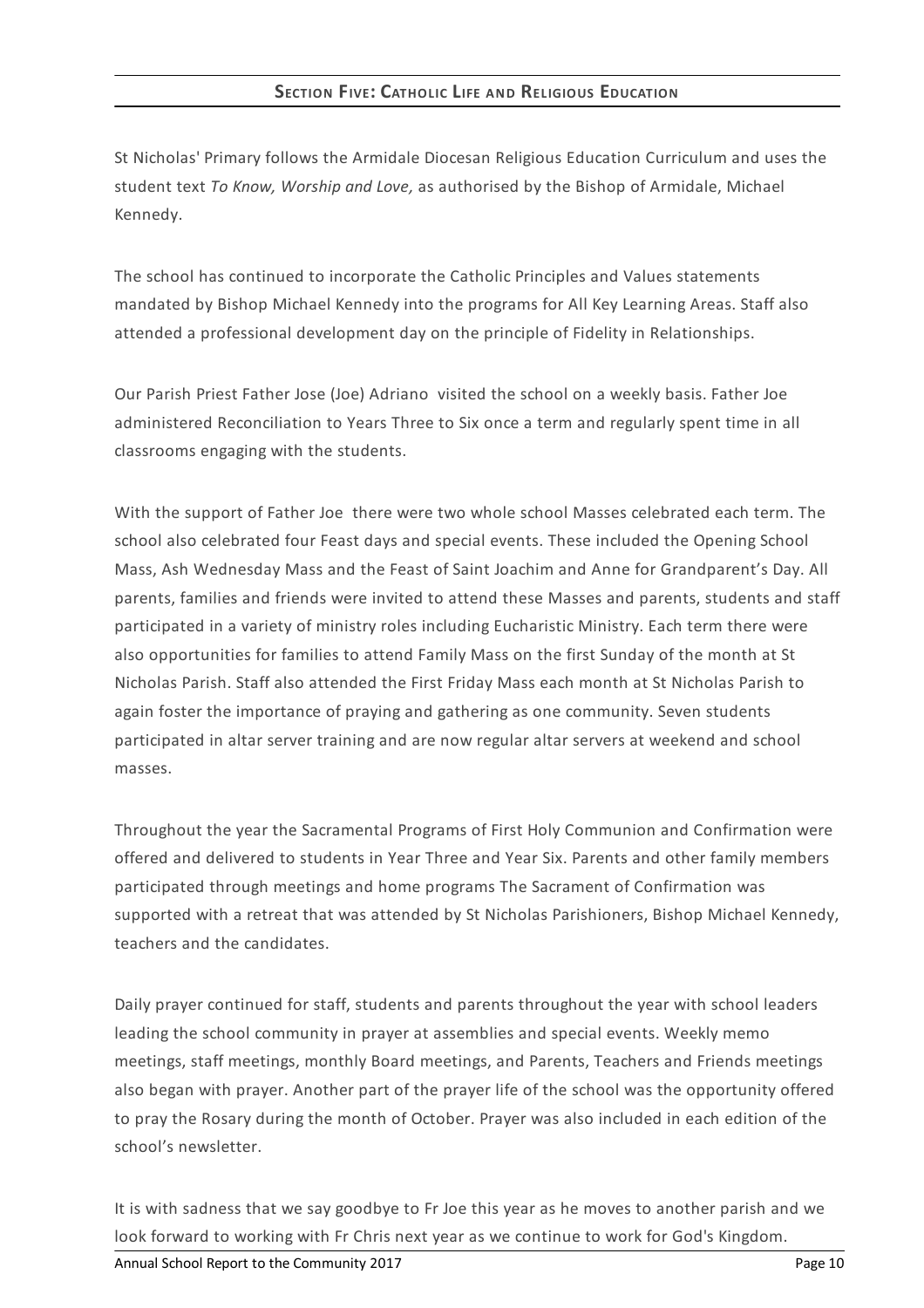Students in Years 6 in Catholic schools in the Diocese of Armidale undertake the Diocesan Religious Education (RE) Test annually. The test consists of fifty multiple-choice questions. Results of the test are analysed by teachers and are used to inform teaching and learning in Religious Education.

| Our School's average result (as a mark out of 50) |      |  |
|---------------------------------------------------|------|--|
| Year 6                                            | 33.4 |  |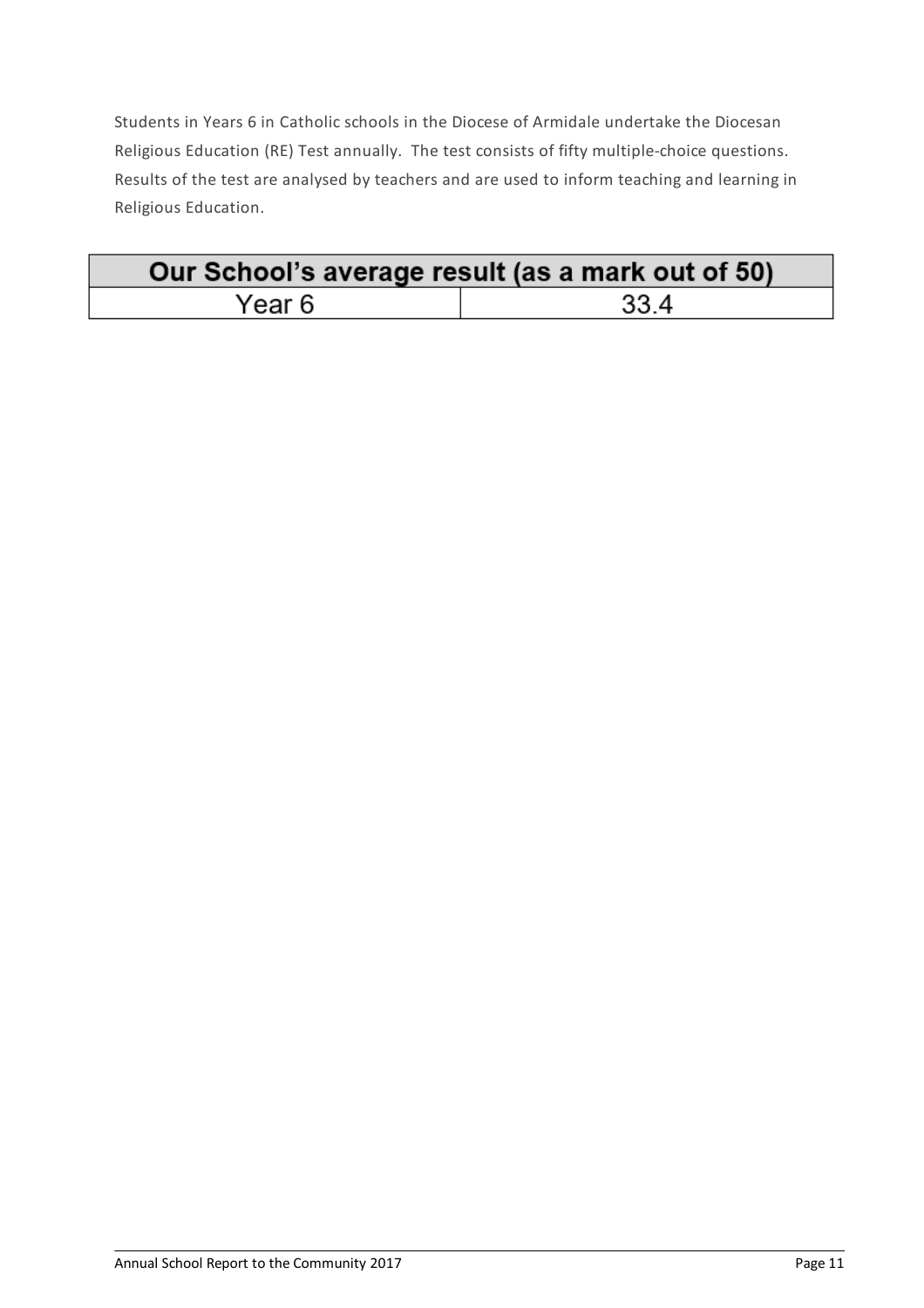## **SECTION SIX: CURRICULUM**

The school provides an educational program based on, and taught in accordance with the NESA syllabuses for Primary Education. The Key Learning Areas (KLAs) are English, Mathematics, Science and Technology, Human Society and its Environment, Creative Arts and Personal Development, Health and Physical Education. In addition, the school implements the curriculum requirements of the Catholic Schools Office Armidale.

During 2017 the focus on quality teaching and learning continued to be centered on a 'new' pedagogical framework, based on the research of John Hattie and others, which was introduced in 2014. We call it the LIFT (Learning Is Forever Together) Program. The 3 key acronyms which form the core of the program are WALT (We Are Learning To), WILL (What It Looks Like) and WILT (What I Learnt Today). This is aligned to the work of Canadian educator Lynn Sharrat who has been engaged by the Armidale Catholic Schools Office to support school improvement. The school's philosophy is that all learning must be visible to assist students with their learning. The students must see clearly what they need to produce. An educational mantra at the school is that everyone strives for,' 2 more marks'.

Teachers worked collaboratively throughout the year to assess, plan and reflect on the teaching and learning. The school's new flexible learning spaces has encouraged the teachers to work in teams to collaborate and learn from each other.

The school uses data to inform all of its practice. Data includes results from SENA (Numeracy), PM Reading Benchmarks, NAPLAN, ACER PAT Testing, the Year 6 state wide Religious Education Test, student attendance, AEDI and A-E Reporting. Infants students who were identified as requiring additional support in literacy were placed in the MiniLit (Meeting Initial Needs in Literacy) Program devised by Macquarie University and older students were placed in the MultiLit Program and Reading Comprehension Program.

The school has advanced the use of technology in the classroom with all students having access to interactive technology including ipads and SMARTBOARDS as well as electronic books and laptop computers. All infants classes are fitted with Redcat sound systems to amplify and clarify language in the classroom. The school has also moved to engage students more fully with the introduction of chromebooks and the Google suite of educational apps for primary students. The school also embraces Science, Technology, Engineering, Arts and Mathematics (STEAM) where students develop coding skills and work with robotics.

A range of curricula and extra curricula activities was available for students to discover and develop their individual talents. These included: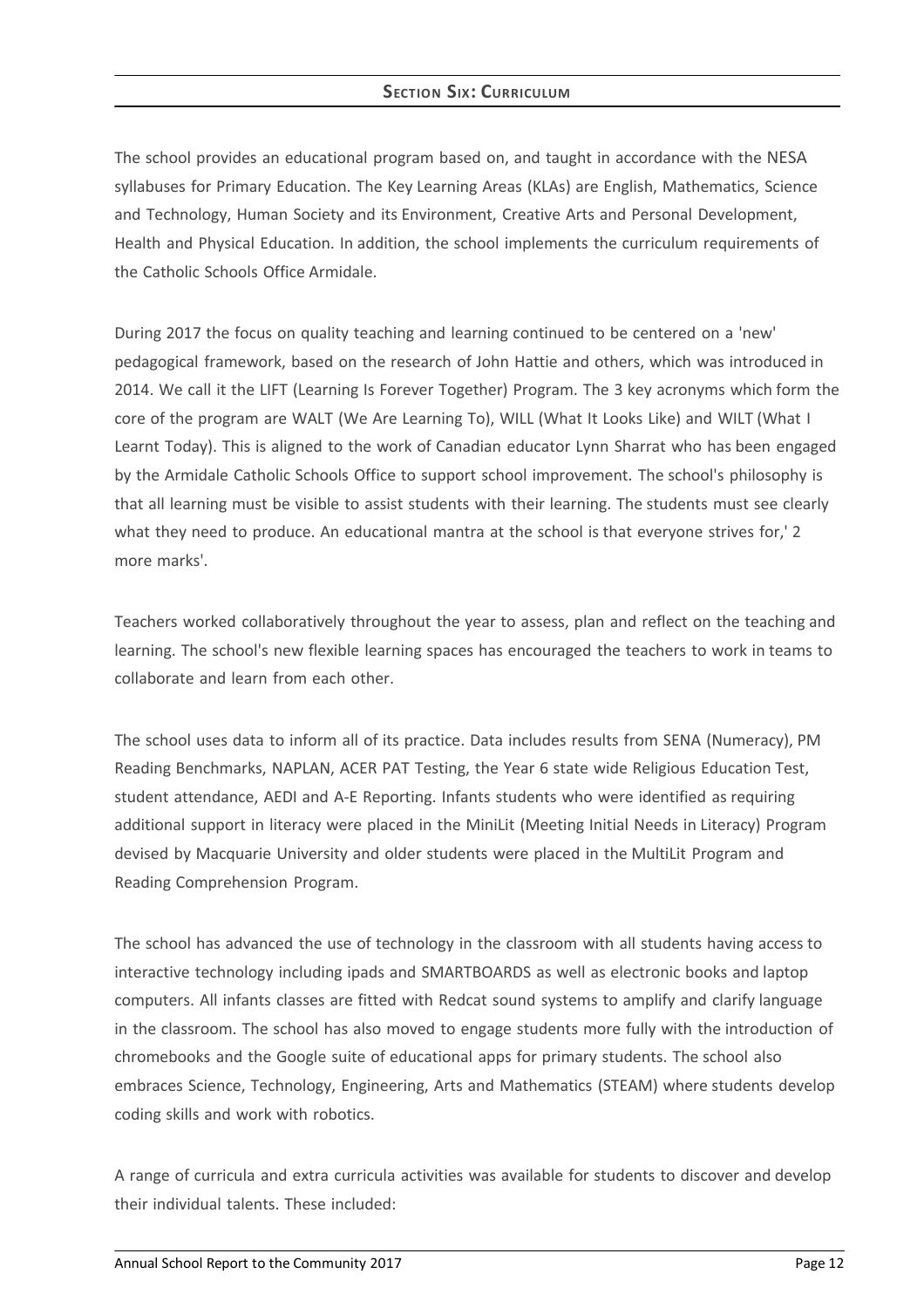- Various Excursions both locally and intrastate
- Tournament of the Minds
- Debating and Public Speaking
- Sporting pathways to state and national level.
- **School House competitions**
- Dance and lip sync contests
- Opportunities for students to have tuition in guitar, ukelele and piano
- Various lunch clubs such as lego, chess, ipad and dance
- **Individual Plans for students experiencing difficulty**
- Eisteddfod performances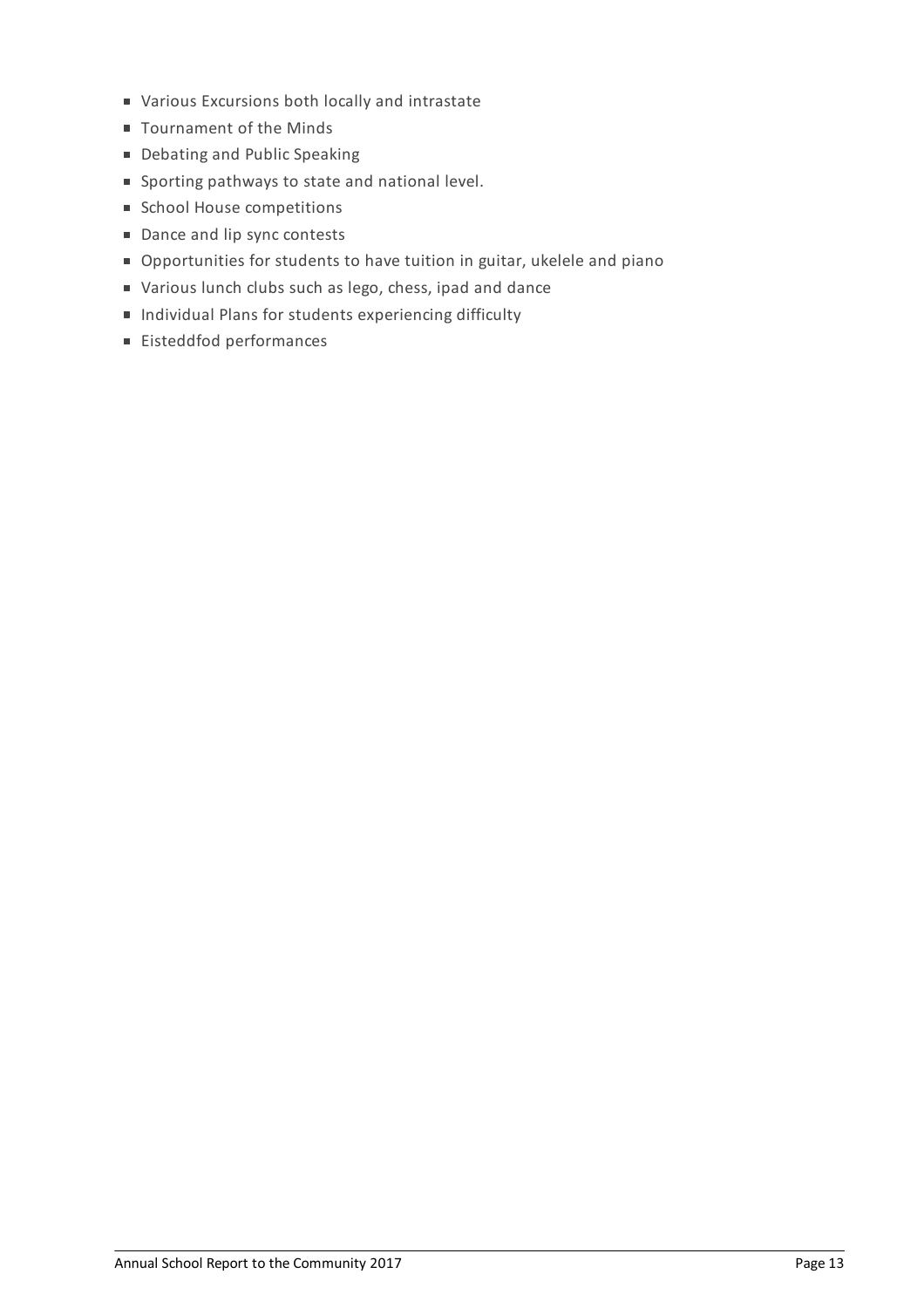# **SECTION SEVEN:STUDENT PERFORMANCE IN STATE-WIDE TESTS AND EXAMINATIONS**

The National Assessment Program – Literacy and Numeracy (NAPLAN) is an annual assessment for students in Years 3, 5, 7 and 9. NAPLAN assessment results provide valuable information about student achievements in literacy and numeracy. An analysis of these results assists School planning and is used to support teaching and learning programs.

The tables below show the percentages of students who achieved particular skill bands in numeracy and the aspects of literacy. The School results shown are compared to students nationally. Literacy is reported in four content strands (aspects): Reading, Writing, Spelling, Grammar and Punctuation. Numeracy is reported as a single content strand.

| <b>NAPLAN RESULTS 2017</b> |                 | % of students in the<br>top 2 bands |                  | % of students in the<br>bottom 2 bands |                  |
|----------------------------|-----------------|-------------------------------------|------------------|----------------------------------------|------------------|
|                            |                 | <b>School</b>                       | <b>Australia</b> | <b>School</b>                          | <b>Australia</b> |
|                            | <b>Reading</b>  | 54.00%                              | 51.60%           | 5.00%                                  | 10.00%           |
|                            | <b>Writing</b>  | 62.00%                              | 44.60%           | 2.00%                                  | 7.50%            |
| Year<br>3                  | <b>Spelling</b> | 58.00%                              | 45.60%           | 1.00%                                  | 13.10%           |
|                            | Grammar         | 73.00%                              | 55.50%           | 5.00%                                  | 10.50%           |
|                            | <b>Numeracy</b> | 37.00%                              | 39.80%           | 8.00%                                  | 11.40%           |

| <b>NAPLAN RESULTS 2017</b> |                 | % of students in the<br>top 2 bands |                  | % of students in the<br>bottom 2 bands |                  |
|----------------------------|-----------------|-------------------------------------|------------------|----------------------------------------|------------------|
|                            |                 | <b>School</b>                       | <b>Australia</b> | <b>School</b>                          | <b>Australia</b> |
|                            | <b>Reading</b>  | 51.00%                              | 37.00%           | 5.00%                                  | 14.60%           |
|                            | <b>Writing</b>  | 20.00%                              | 15.80%           | 5.00%                                  | 19.40%           |
| Year<br>5                  | <b>Spelling</b> | 43.00%                              | 34.30%           | 5.00%                                  | 14.10%           |
|                            | Grammar         | 36.00%                              | 35.40%           | 12.00%                                 | 17.50%           |
|                            | <b>Numeracy</b> | 34.00%                              | 27.90%           | 0.00%                                  | 14.60%           |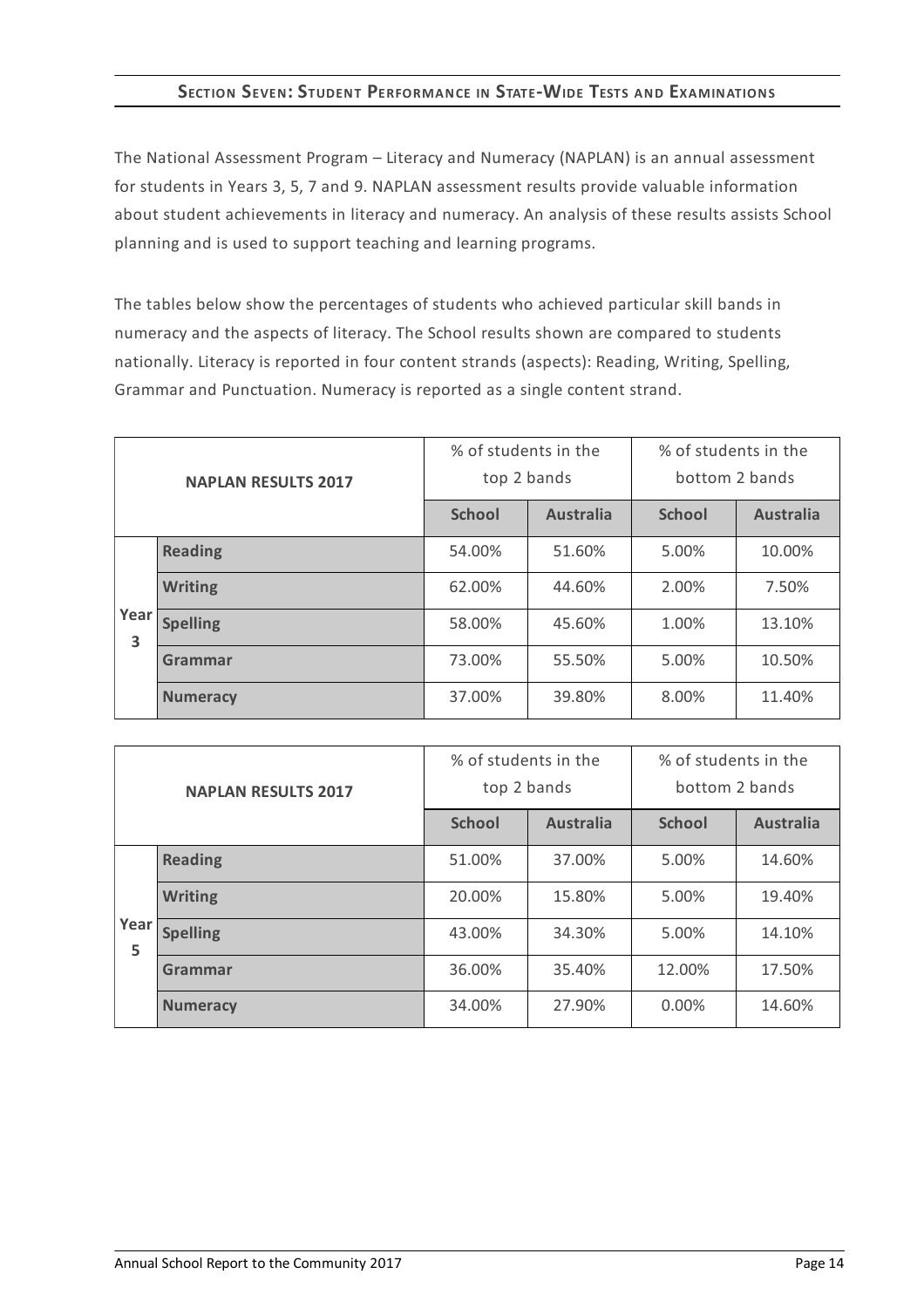### **Student Welfare Policy**

St Nicholas Primary School seeks to provide a safe and supportive environment which:

- minimises risk of harm and ensures students feel secure
- supports the physical, social, academic, spiritual and emotional development of children
- has in place student welfare policies and programmes that develop a sense of self worth and foster personal development.

Students and staff have access to counselling by Centacare on request.

The school's Pastoral Care Policy is based on the Bishop's Commission Policy Pastoral Care in The Catholic Systemic Schools of the Armidale Diocese.

No changes were made to this policy this year.

The full text of the School's Pastoral Care Policy may be accessed on the School's website or at the administration office.

## **Discipline Policy**

Corporal punishment is expressly prohibited in this School. The School does not sanction administration of corporal punishment by School persons and non-School persons, including parents, to enforce discipline in the School.

St Nicholas Primary School bases its Discipline Policy on the Bishop's Commission Policies Pastoral care in The Catholic Systemic Schools of the Armidale Diocese, Policy on Suspension, Expulsion or Exclusion of Students. These policies are based on procedural fairness and are discussed with students on a regular basis. The school's Discipline Policy is contained within the school's Pastoral Care Policy.

The school's Manners Matter Program is a pro-active way to support students in understanding right choices and behaviour. The school also acknowledges students who have displayed positive, supportive and caring behaviour.

No changes were made to this policy this year.

The full text of the School's Student Discipline Policy may be accessed on the School's website or at the administration office.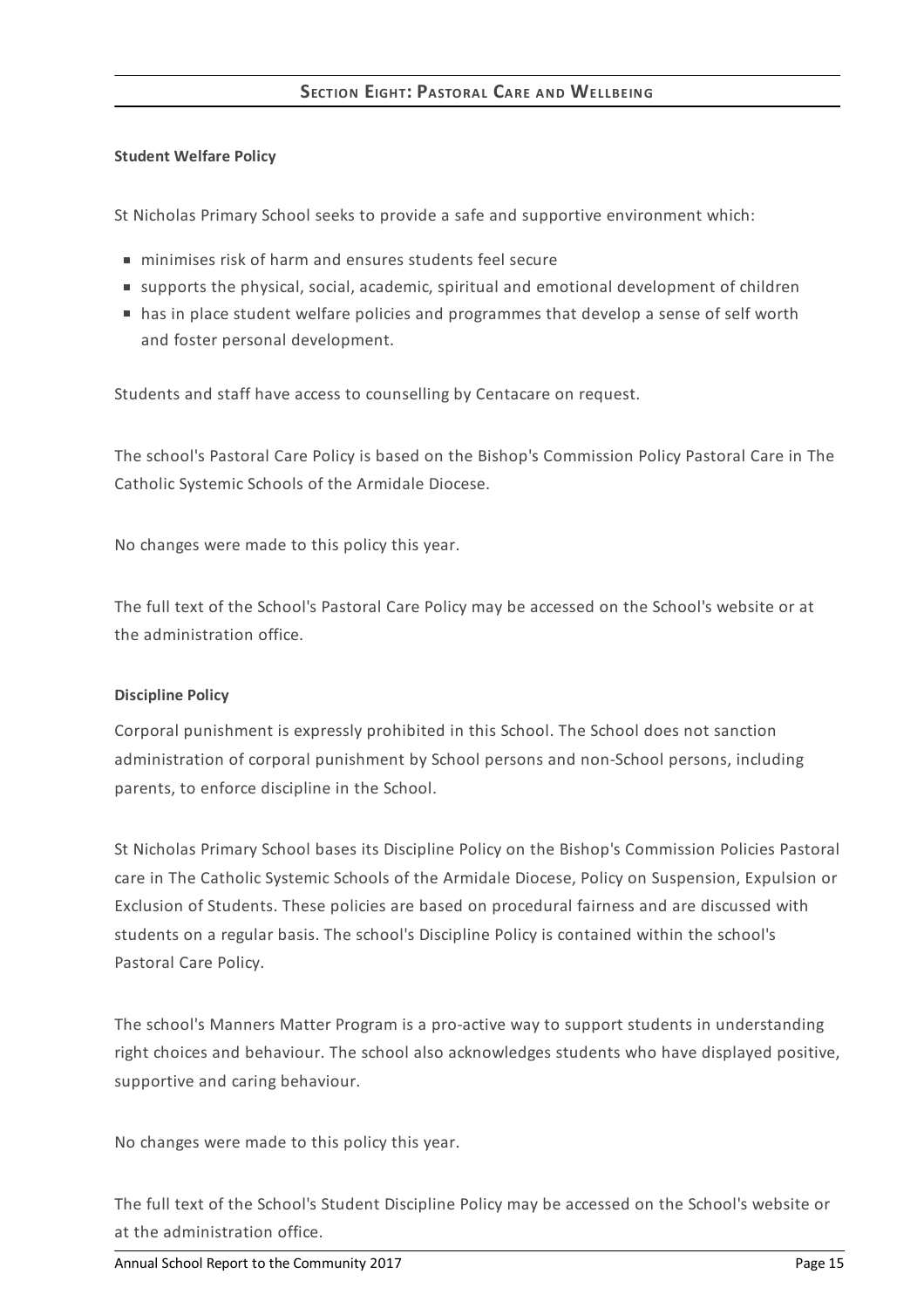## **Bullying Prevention and Intervention Policy**

The Catholic Schools Office, Armidale has established a *Student Anti-Bullying Policy* which is implemented by our school and all systemic schools in the Diocese. It provides a framework for school communities to work together to prevent and address issues of student bullying, in order to build respectful relationships that respond effectively and sensitively to the needs of each person. The Catholic Schools Office (CSO) monitors the implementation of this policy. No changes were made to the policy this year.

The full text of the *Bullying Prevention and Intervention Policy* may be accessed on the School's website, the administration office or at the CSO website.

## **Complaints and Grievances Resolution Policy**

The Diocese of Armidale has established a *Staff Grievance Policy* which is implemented by our school in the Diocese. Each school also has an individual Grievance Policy and Procedure for dealing with matters at a school level. The rationale for these policies is that within the reality of the schooling experience, it is recognised that, from time to time, misunderstandings and differences of opinion will occur, and that these need to be resolved satisfactorily. Addressing such matters within a framework of dignity, respect and truth can provide powerful opportunities to model the love of Christ in the reality of our contemporary world. The Catholic Schools Office monitors the implementation of these policy. No changes were made to the policy this year.

The full text of the individual policies may be accessed on the School's website, the administration office or at the CSO website.

## **Initiatives Promoting Respect and Responsibility**

At St Nicholas School we regard good manners as showing respect for other people but it also shows how we have respect for our own good standards and behaviour. Manners are a habit and so become part of the makeup of the school. They are a thread intentionally woven throughout the fabric of St Nicholas School.

Our 'Manners Matter' initiative ensures that students are encouraged and reminded on a regular basis to display behaviour that is polite and courteous.

- ... standing up to let an adult or elderly person sit down.
- ... looking a person in the eye when you shake hands.
- ... saying 'excuse me' when you walk in front of someone.
- ... addressing people by name.
- ... saying "please" and "thank you".
- ... being patient and selfless letting someone go in front of you or picking up something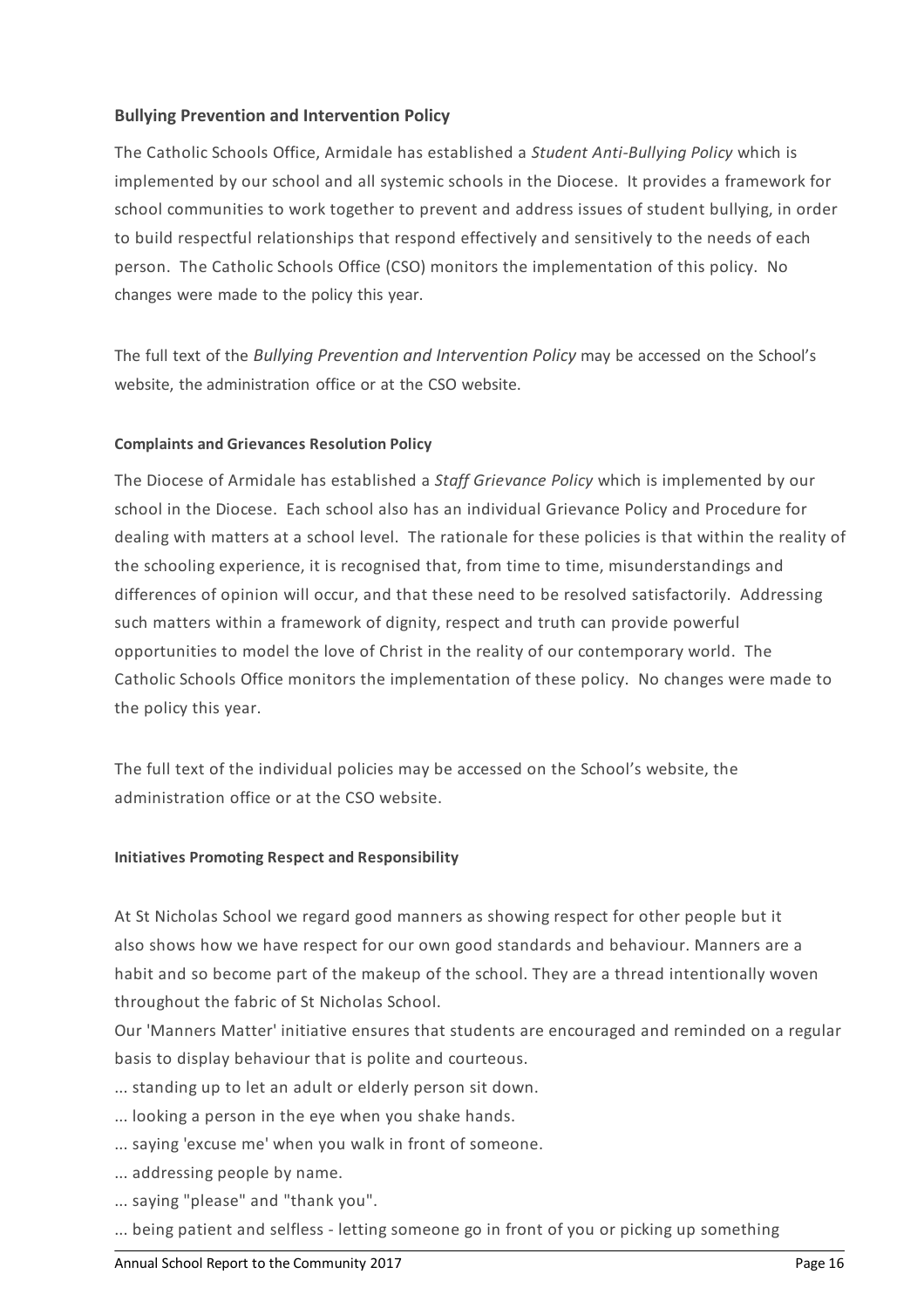for another person.

... holding a door open for another person and saying thank you to another person when they hold a door open for you.

These are just a few of 'life's little lessons', but they are taught and modelled each day by teachers and students.

An extensive student leadership program is in place at the school which seeks to support students develop their skills and sense of responsibility.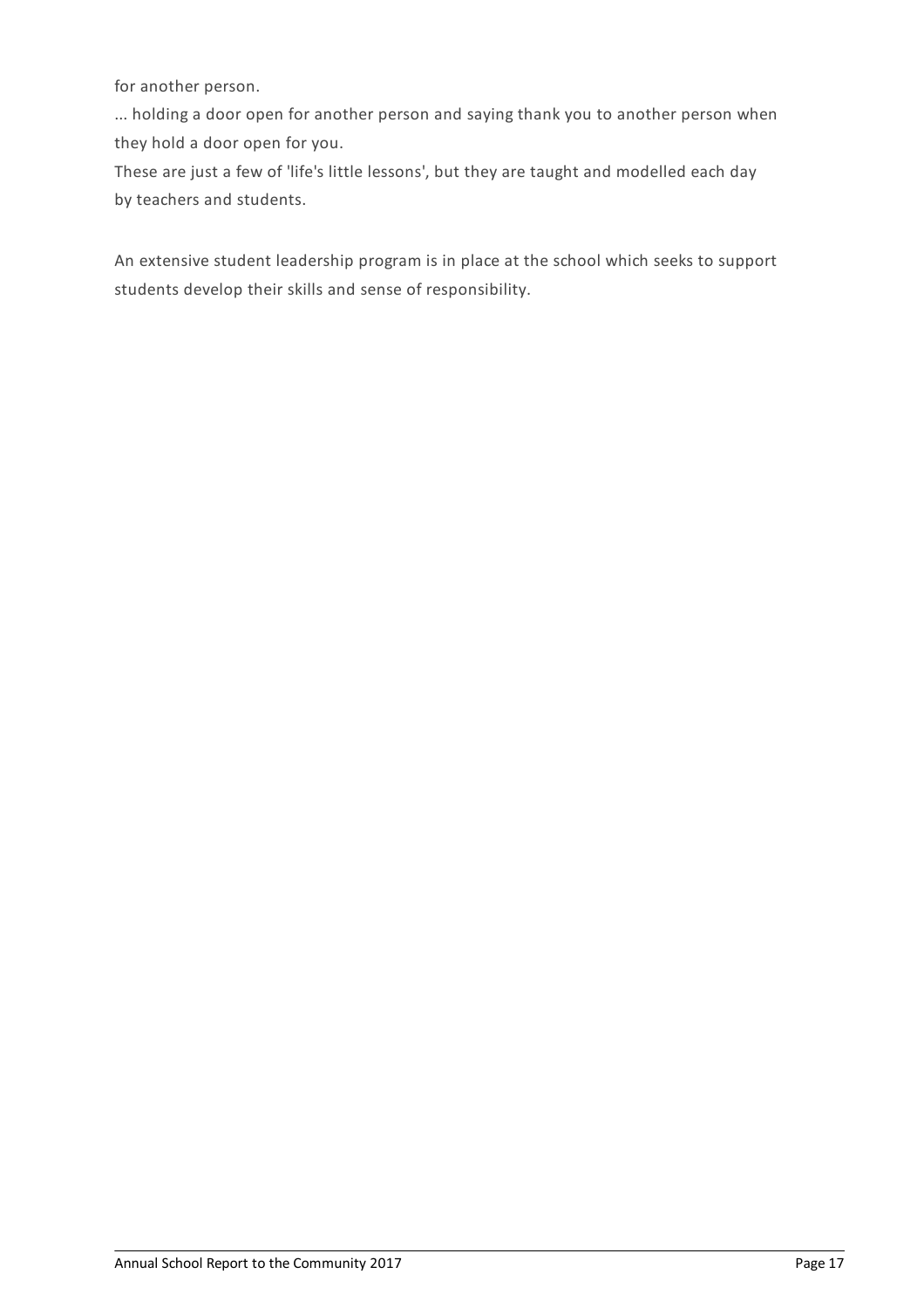## **SECTION NINE:SCHOOL REVIEW AND IMPROVEMENT**

Each year, the School develops an Annual Improvement Plan indicating the intended key improvements for student learning outcomes. The plan is drawn from the School's Strategic Improvement Plan and informed by the Catholic School's Office Annual Improvement Plan. The School engages in an annual evidence-based evaluation of its effectiveness against these external standards in collaboration with the Schools Consultant.

### **Key Improvements Achieved in 2017**

The school used the National Improvement Tool to guide its Annual Improvement Plan.

In 2017 the 3 areas selected were: Faith Formation, Analysis and Discussion of Data and An Expert Teaching Team.

Priority Key Improvements for 2017 included:

- The incorporation of Catholic Principles and Values into all KLA Programs which was successfully implemented.
- Ongoing development of the Diocesan Learning Enhancement Strategy including MiniLit was embraced and new initiatives implemented.
- Data walls were enhanced and expanded across each grade. These walls inform teaching and also individual student academic growth targets.
- A very significant area of improvement in 2017 was the completion of the school's major building works with the completion of Stage 2 which included a new library and flexible learning spaces for our Year 5 and Year 6 students. This saw all the students at the school working in flexible and collaborative spaces that require new and creative teaching practices. The school focused heavily this year on ensuring our teachers and support staff were best equipped to utilise these spaces for enhanced educational outcomes where the emphasis is on student engagement and academic growth.

## **Priority Key Improvements for 2018**

The school's Annual Improvement Plan for 2018 focuses on three key areas: Faith Formations, Differentiating the Learning for each student (National School Improvement Tool Number 7) and Well Being for staff and students.

## Faith Formation:

- Deepen Catholic Identity and Culture
- Up skill the staff in their capacity to teach Religious Education.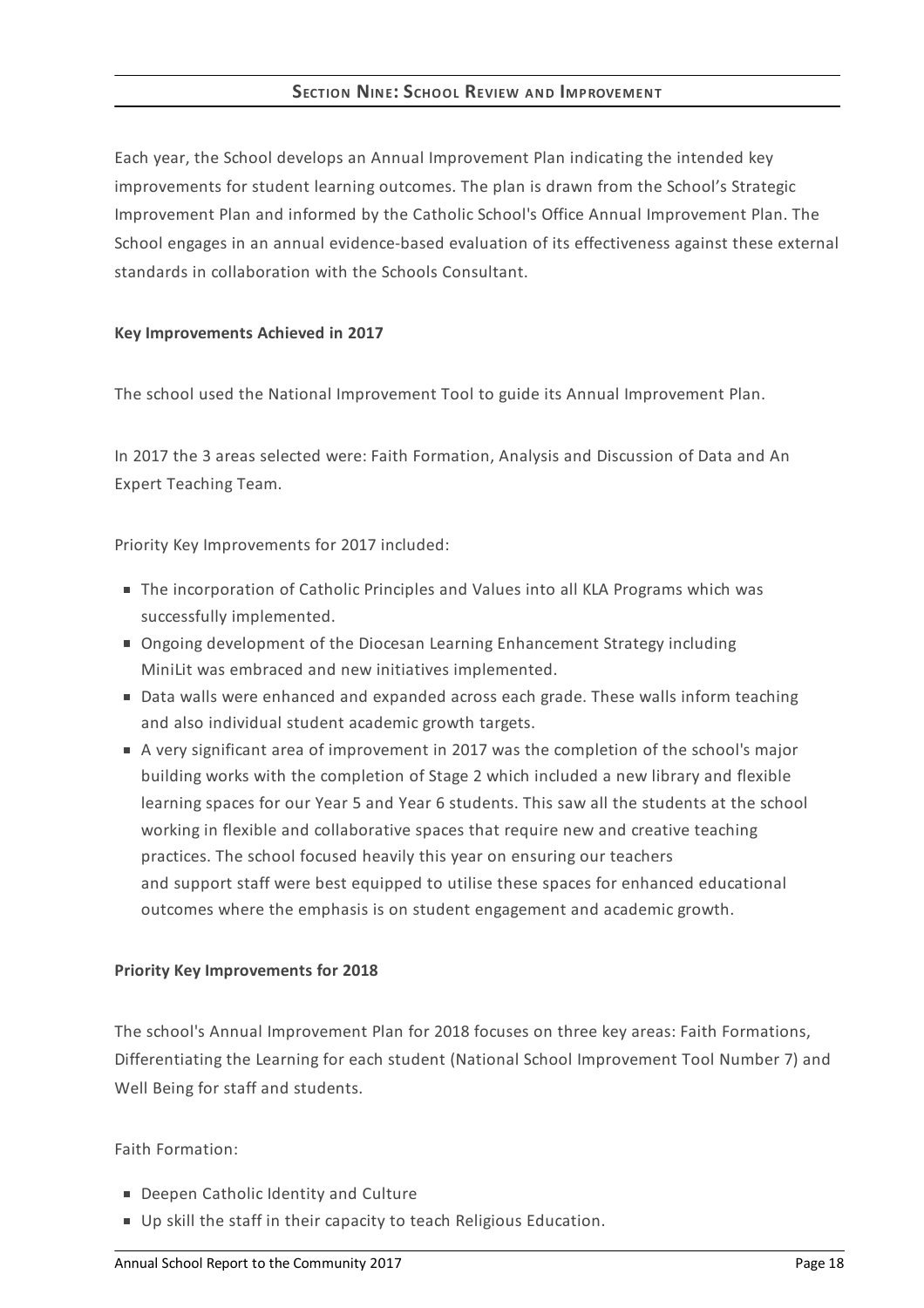The Implementation of the Armidale Diocese Faith Formation Framework.

# Differentiated Teaching and Learning

■ Each student to demonstrate growth in their learning and identify areas for improvement. The growth target for each student in Years 2 to Year 6 is based on Australian Council of Education Research (ACER) PAT Tests, which has been set at the national average plus 25% for each student. In Year Kindergarten to Year 2 PM Reading growth of 8 for each student.

Well Being of Staff and Students.

To create a culture where the well being of staff and students is a priority.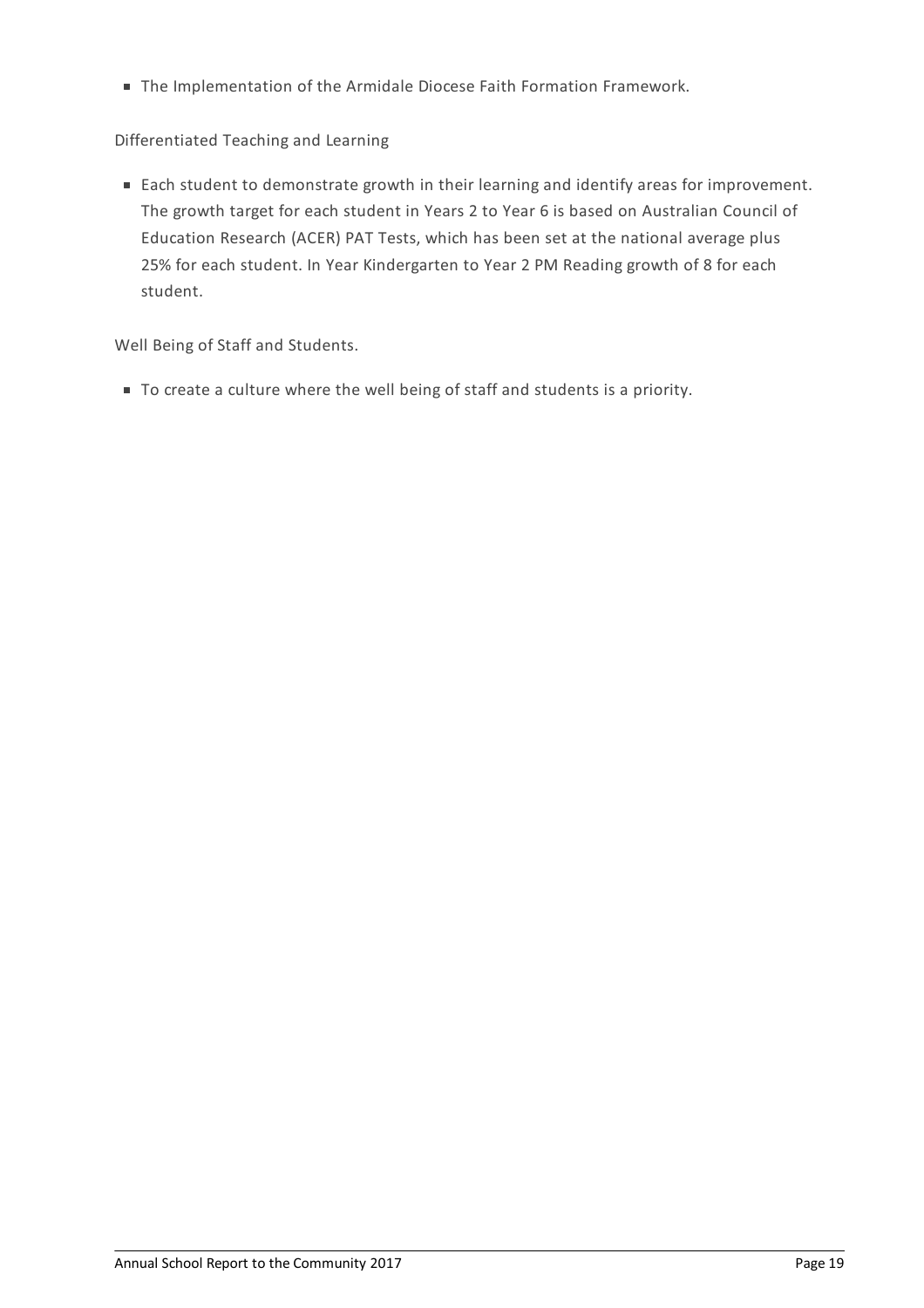## **SECTION TEN: PARENT, STUDENT AND TEACHER SATISFACTION**

The opinions and ideas of parents, students and teachers are valued and sought. Their suggestions are incorporated into planning for and achieving improved outcomes for students. This year, the School has used a variety of processes to gain information about the level of satisfaction with the School from parents, students and teachers.

### **Parent Satisfaction**

This year, as they have done for the past few years, the Catholic Schools Office commissioned a Brisbane based company, Survey My School to conduct parent, staff and student surveys of the St Nicholas School community. Areas surveyed included: School Leadership, School Resources and Facilities, Catholic Ethos and Identity, Teaching/Learning and School Improvement Processes. The results are based on a 3 point scale: 2-3 An excellent outcome, 1-2 A fair to good score, 0-1 A poor result and significant issues need to be addressed.

244 parents (48%) completed the survey. In all areas of the survey parents rated the school in the 2-3 point scale range which was very pleasing. Parents were also given the option to express any concerns.

Both the data and parent comments are important in helping the school plan for the following year as well as addressing pressing concerns as soon as possible.

## **Student Satisfaction**

This year, as they have done for the past few years, the Catholic Schools Office commissioned a Brisbane based company, Survey My School to conduct parent, staff and student surveys of the St Nicholas School community. Areas surveyed included: School Leadership, School Resources and Facilities, Catholic Ethos and Identity, Teaching/Learning and School Improvement Processes. The results are based on a 3 point scale: 2-3 An excellent outcome, 1-2 A fair to good score, 0-1 A poor result and significant issues need to be addressed.

201 students (100%) completed the survey. In all areas of the survey students rated the school in the 2-3 point scale range which was very pleasing. Students were also given the option to express any concerns or ideas. Apart from lemonade in the bubblers and a swimming pool the student responses reflected a very mature approach to the survey.

Both the data and student comments are important in helping the school plan for the following year as well as addressing pressing concerns as soon as possible.

#### **Teacher Satisfaction**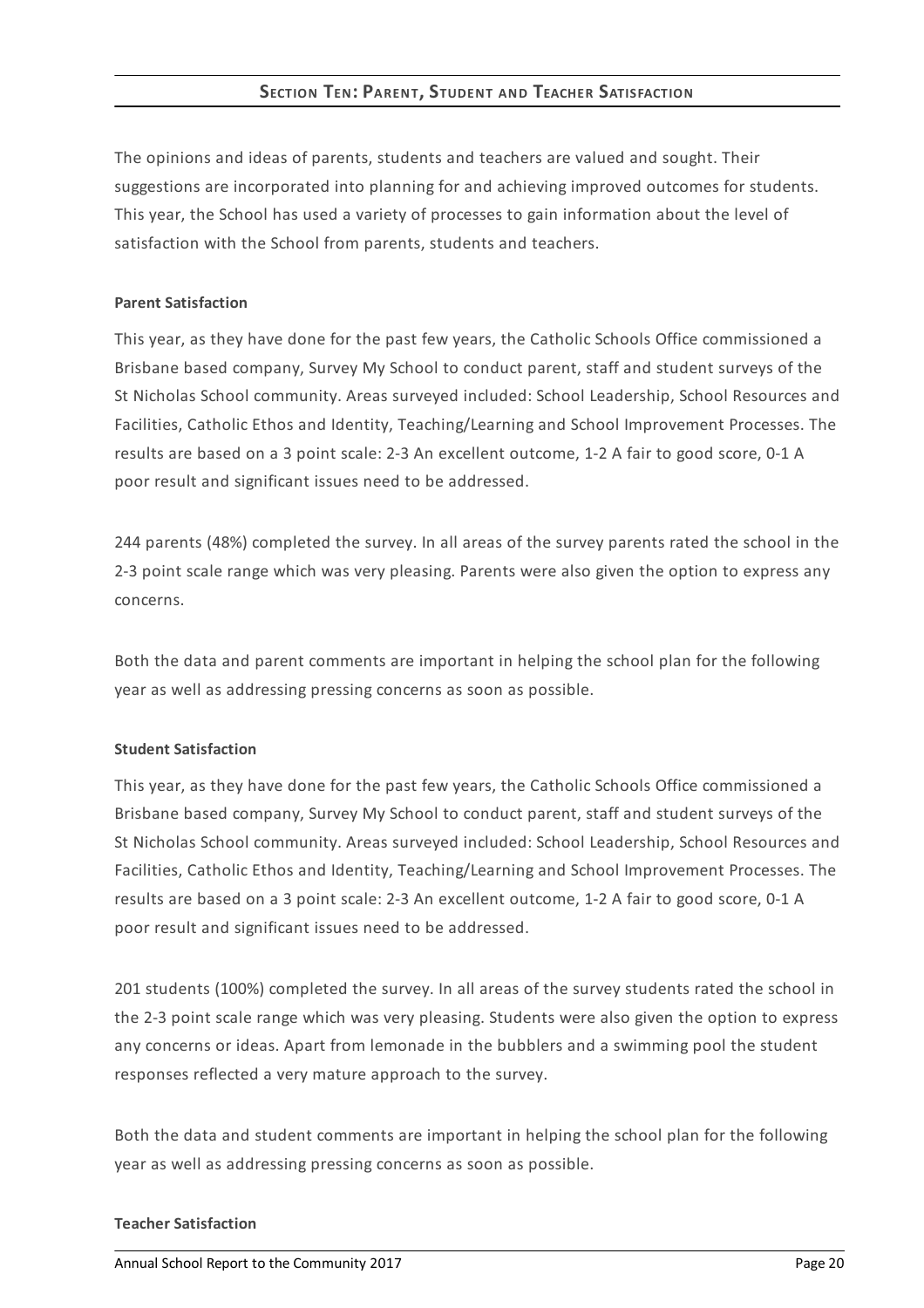This year, as they have done for the past few years, the Catholic Schools Office commissioned a Brisbane based company, Survey My School to conduct parent, staff and student surveys of the St Nicholas School community. Areas surveyed included: School Leadership, School Resources and Facilities, Catholic Ethos and Identity, Teaching/Learning and School Improvement Processes. The results are based on a 3 point scale: 2-3 An excellent outcome, 1-2 A fair to good score, 0-1 A poor result and significant issues need to be addressed.

24 teachers (84%) completed the survey. In all areas of the survey teachers rated the school in the 2-3 point scale range which was very pleasing. Teachers were also given the option to express their opinion on a wide range of topics.

Both the data and parent comments are important in helping the school plan for the following year as well as addressing pressing concerns as soon as possible.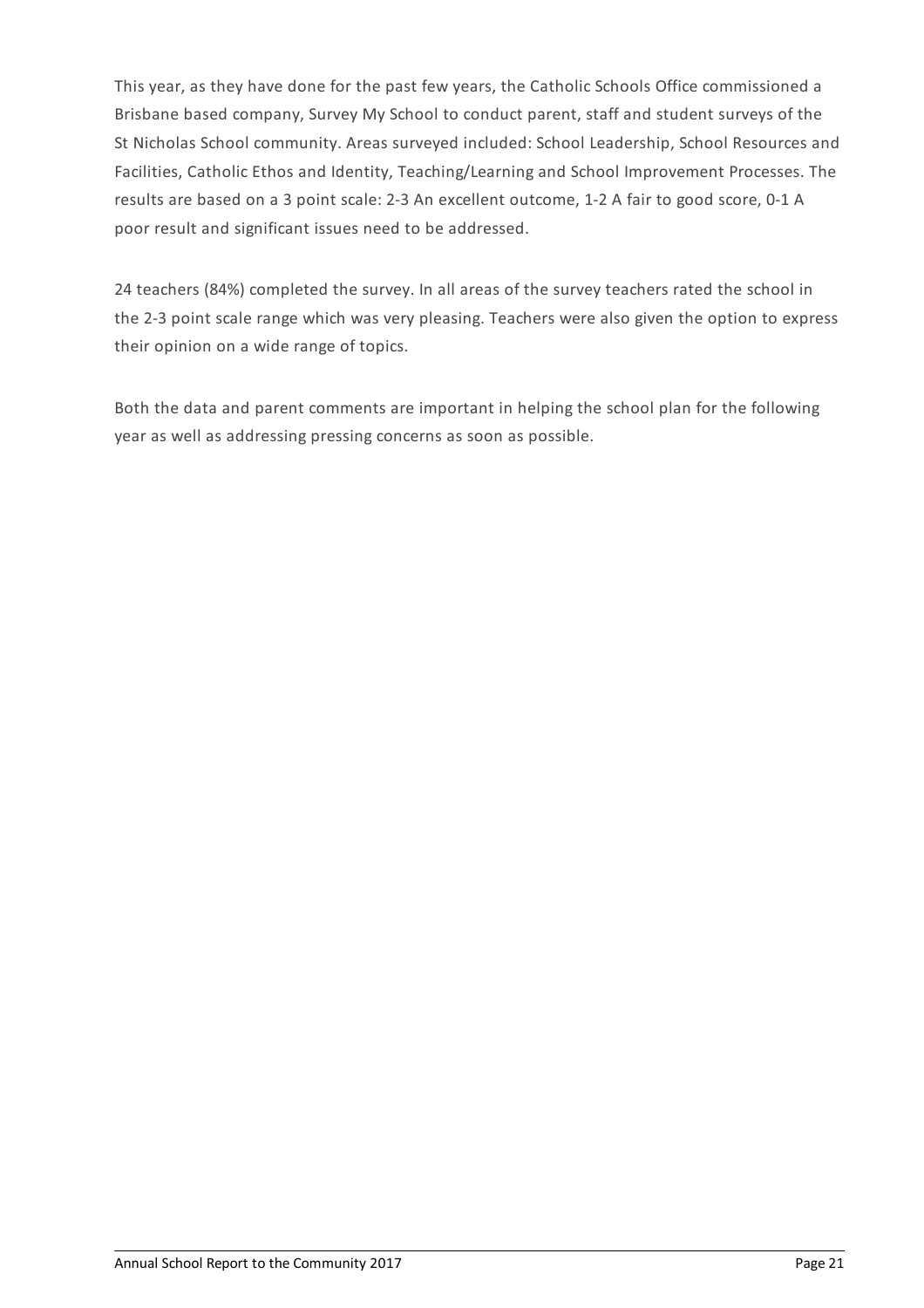## **SECTION ELEVEN: FIN AN CIAL STATEMEN T**



This School Financial Information is based on the detailed information provided to the Commonwealth Government in the Commonwealth Financial Questionnaire. School Financial Information for the 2017 year is detailed below:

| <b>RECURRENT and CAPITAL INCOME</b>        |             |  |  |
|--------------------------------------------|-------------|--|--|
| Commonwealth Recurrent Grants <sup>1</sup> | \$4,311,133 |  |  |
| Government Capital Grants <sup>2</sup>     | \$0         |  |  |
| State Recurrent Grants <sup>3</sup>        | \$1,276,101 |  |  |
| Fees and Private Income <sup>4</sup>       | \$1,024,273 |  |  |
| Other Capital Income <sup>5</sup>          | \$9,100     |  |  |
| Total Income                               | \$6,620,607 |  |  |

| <b>RECURRENT and CAPITAL EXPENDITURE</b>   |             |  |  |
|--------------------------------------------|-------------|--|--|
| Capital Expenditure <sup>6</sup>           | \$3,013,516 |  |  |
| Salaries and Related Expenses <sup>7</sup> | \$4,328,243 |  |  |
| Non-Salary Expenses <sup>8</sup>           | \$1,537,988 |  |  |
| <b>Total Expenditure</b>                   | \$8,879,747 |  |  |

#### **Notes**

- 1. Commonwealth Recurrent Grants includes recurrent per capita grants and special purpose grants.
- 2. Government Capital Grants includes all capital grants received from the Commonwealth and State Governments.